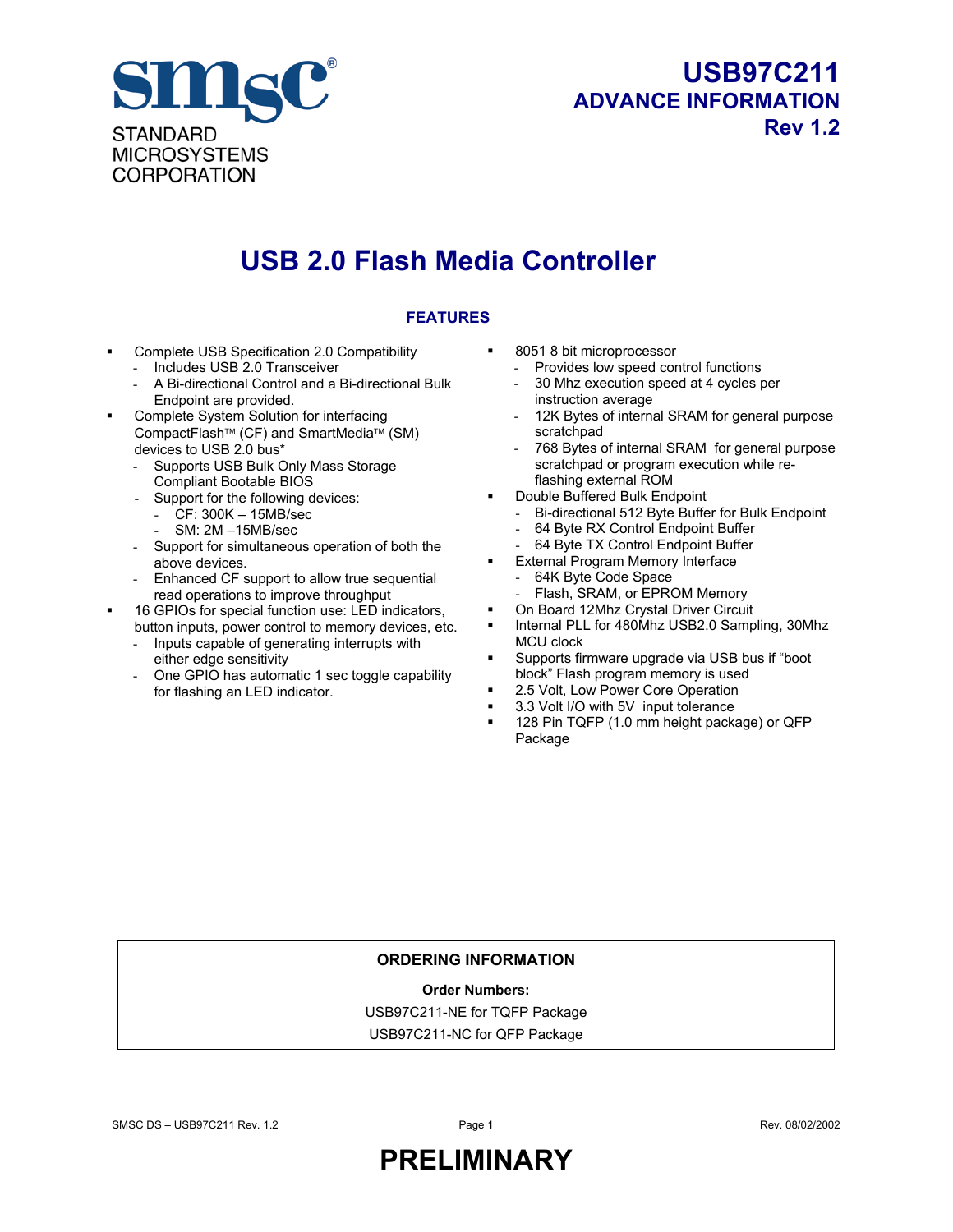© STANDARD MICROSYSTEMS CORPORATION (SMSC) 2002



(631) 435-6000 FAX (631) 273-3123

Standard Microsystems and SMSC are registered trademarks of Standard Microsystems Corporation. Product names and company names are the trademarks of their respective holders. Circuit diagrams utilizing SMSC products are included as a means of illustrating typical applications; consequently complete information sufficient for construction purposes is not necessarily given. Although the information has been checked and is believed to be accurate, no responsibility is assumed for inaccuracies. SMSC reserves the right to make changes to specifications and product descriptions at any time without notice. Contact your local SMSC sales office to obtain the latest specifications before placing your product order. The provision of this information does not convey to the purchaser of the semiconductor devices described any licenses under the patent rights of SMSC or others. All sales are expressly conditional on your agreement to the terms and conditions of the most recently dated version of SMSC's standard Terms of Sale Agreement dated before the date of your order (the "Terms of Sale Agreement"). The product may contain design defects or errors known as anomalies which may cause the product's functions to deviate from published specifications. Anomaly sheets are available upon request. SMSC products are not designed, intended, authorized or warranted for use in any life support or other application where product failure could cause or contribute to personal injury or severe property damage. Any and all such uses without prior written approval of an Officer of SMSC and further testing and/or modification will be fully at the risk of the customer. Copies of this document or other SMSC literature, as well as the Terms of Sale Agreement, may be obtained by visiting SMSC's website at http://www.smsc.com.

**SMSC DISCLAIMS AND EXCLUDES ANY AND ALL WARRANTIES, INCLUDING WITHOUT LIMITATION ANY AND ALL IMPLIED WARRANTIES OF MERCHANTABILITY, FITNESS FOR A PARTICULAR PURPOSE, TITLE, AND AGAINST INFRINGEMENT AND THE LIKE, AND ANY AND ALL WARRANTIES ARISING FROM ANY COURSE OF DEALING OR USAGE OF TRADE.**

**IN NO EVENT SHALL SMSC BE LIABLE FOR ANY DIRECT, INCIDENTAL, INDIRECT, SPECIAL, PUNITIVE, OR CONSEQUENTIAL DAMAGES, OR FOR LOST DATA, PROFITS, SAVINGS OR REVENUES OF ANY KIND; REGARDLESS OF THE FORM OF ACTION, WHETHER BASED ON CONTRACT, TORT, NEGLIGENCE OF SMSC OR OTHERS, STRICT LIABILITY, BREACH OF WARRANTY, OR OTHERWISE; WHETHER OR NOT ANY REMEDY IS HELD TO HAVE FAILED OF ITS ESSENTIAL PURPOSE; AND WHETHER OR NOT SMSC HAS BEEN ADVISED OF THE POSSIBILITY OF SUCH DAMAGES.**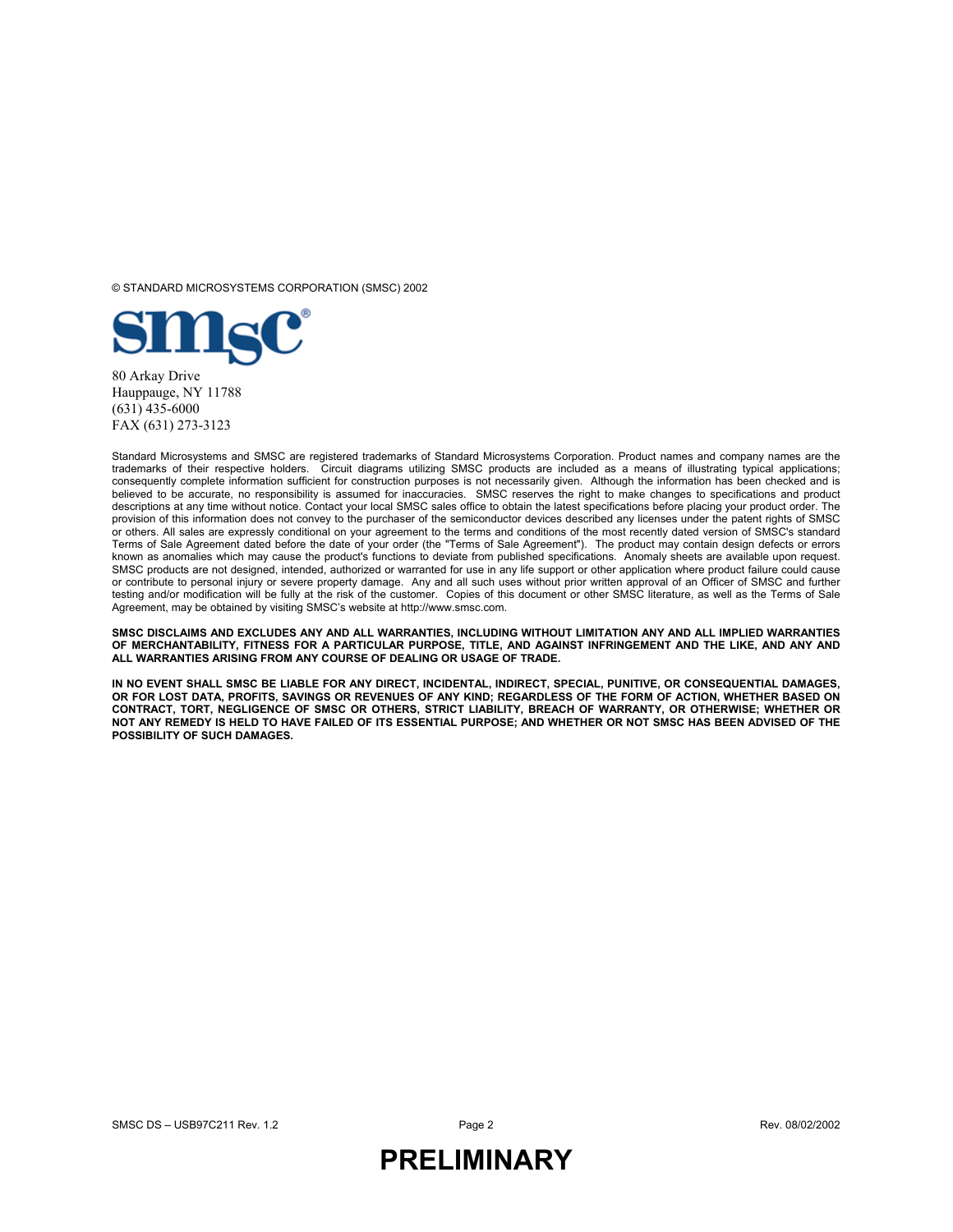#### **1 GENERAL DESCRIPTION**

The USB97C211 is a USB2.0 Bulk Only Mass Storage Class Peripheral Controller intended for supporting CompactFlash (CF), in True IDE Mode only, and SmartMedia (SM) flash memory devices. It provides a single chip solution for the most popular flash memory cards in the market.\*

The device consists of a USB 2.0 PHY and SIE, buffers, Fast 8051 microprocessor with expanded scratchpad, and program SRAM, and CF/SM controllers.\*

Provisions for external Flash Memory up to 64K bytes for program storage is provided.

12K bytes of scratchpad SRAM and 768Bytes of program SRAM are also provided.

Sixteen GPIO pins are for the 128-pin device. Provisions are made to allow hot swap of flash media to be implemented.

The USB97C211 supports the insertion of cards (CF, SM) simultaneously.

SMSC provides the following object code software free of charge with purchase of the USB97C211\*\*:

- Multiple LUN Mass Storage Class compliant firmware to support all media types in a single code image, with option for firmware download via USB if a sector erasable program memory is used.
- Windows application for programming VID/PID/OEM strings, and unique serial number into serial EEPROM via USB. Serial EEPROM may be eliminated entirely if appropriate firmware and specific Flash device is used for program code.
- Firmware with field upgrade capability via USB (requires specific 128KB Flash for firmware storage).

Source code licenses are also available for USB97C211 customers.\*\*

SMSC may make complete internal specifications available for those customers requiring programming information, subject to SMSC's applicable Proprietary Information Agreement (nondisclosure agreement). Contact your SMSC sales representative for more information.

#### **Note:**

*\** In order to develop, make, use, or sell readers and/or other products using or incorporating any of the SMSC devices made the subject of this document or to use related SMSC software programs, technical information and licenses under patent and other intellectual property rights from or through various persons or entities, including without limitation media standard companies, forums, and associations, and other patent holders may be required. These media standard companies, forums, and associations include without limitation the following: Sony Corporation (Memory Stick), SD3 LLC (Secure Digital/MultiMediaCard), the SSFDC Forum (SmartMedia), and the Compact Flash Association (Compact Flash). SMSC does not make such licenses or technical information available; does not promise or represent that any such licenses or technical information will actually be obtainable from or through the various persons or entities (including the media standard companies, forums, and associations), or with respect to the terms under which they may be made available; and is not responsible for the accuracy or sufficiency of, or otherwise with respect to, any such technical information.

SMSC's obligations (if any) under the Terms of Sale Agreement, or any other agreement with any customer, or otherwise, with respect to infringement, including without limitation any obligations to defend or settle claims, to reimburse for costs, or to pay damages, shall not apply to any of the devices made the subject of this document or any software programs related to any of such devices, or to any combinations involving any of them, with respect to infringement or claimed infringement of any existing or future patents related to solid state disk or other flash memory technology or applications ("Solid State Disk Patents"). By making any purchase of any of the devices made the subject of this document, the customer represents, warrants, and agrees that it has obtained all necessary licenses under then-existing Solid State Disk Patents for the manufacture, use and sale of solid state disk and other flash memory products and that the customer will timely obtain at no cost or expense to SMSC all necessary licenses under Solid State Disk Patents; that the manufacture and testing by or for SMSC of the units of any of the devices made the subject of this document which may be sold to the customer, and any sale by SMSC of such units to the customer, are valid exercises of the customer's rights and licenses under such Solid State Disk Patents; that SMSC shall have no obligation for royalties or otherwise under any Solid State Disk Patents by reason of any such manufacture, use, or sale of such units; and that SMSC shall have no obligation for any costs or expenses related to the customer's obtaining or having obtained rights or licenses under any Solid State Disk Patents.

SMSC DS – USB97C211 Rev. 1.2 era and the control of the Page 3 Rev. 08/02/2002 Page 3 Rev. 08/02/2002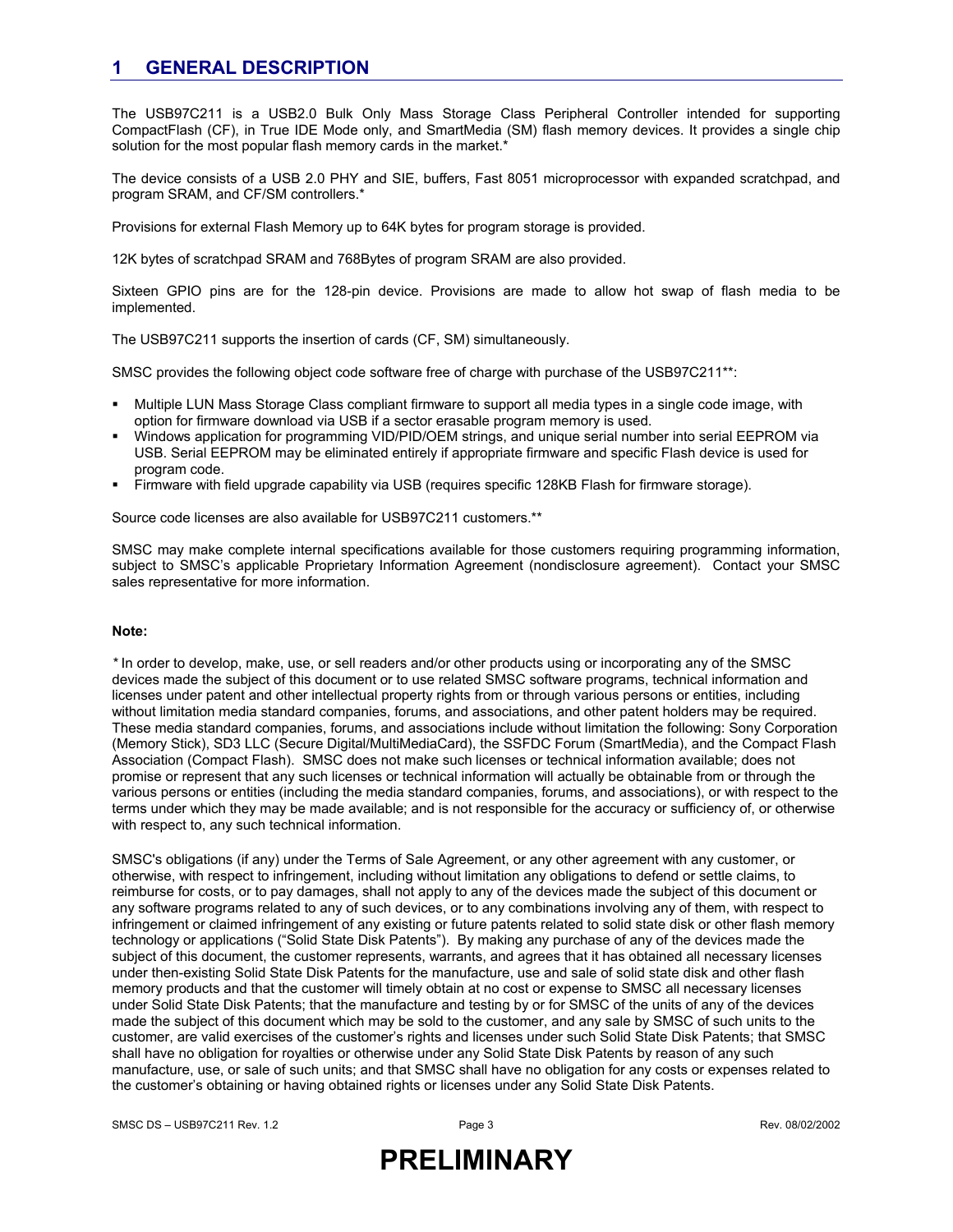#### **SMSC MAKES NO WARRANTIES, EXPRESS, IMPLIED, OR STATUTORY, IN REGARD TO INFRINGEMENT OR OTHER VIOLATION OF INTELLECTUAL PROPERTY RIGHTS. SMSC DISCLAIMS AND EXCLUDES ANY AND ALL WARRANTIES AGAINST INFRINGEMENT AND THE LIKE.**

No license is granted by SMSC expressly, by implication, by estoppel or otherwise, under any patent, trademark, copyright, mask work right, trade secret, or other intellectual property right.

*\*\*To obtain this software program the appropriate SMSC Software License Agreement must be executed and in effect. Forms of these Software License Agreements may be obtained by contacting SMSC.*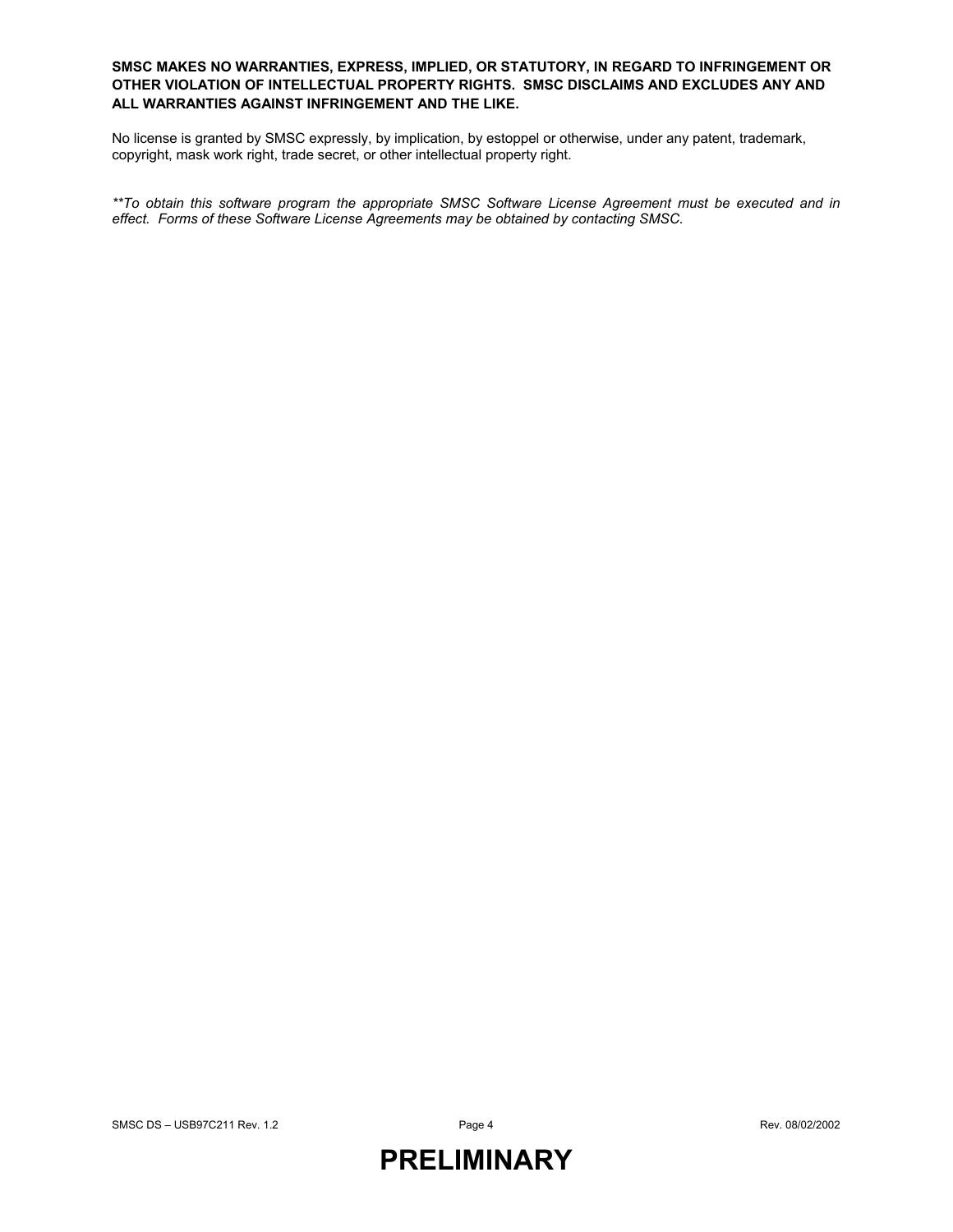### **TABLE OF CONTENTS**

| $\mathbf{z}$<br>2.1<br>2.2<br>2.2.1<br>2.2.2 |  |
|----------------------------------------------|--|
| $\mathbf{3}$<br>3.1<br>3.2                   |  |
| $\blacktriangle$                             |  |
| 5.<br>5.1<br>5.2                             |  |
| 6<br>6.1                                     |  |
| 7.1<br>7.2                                   |  |
| 8                                            |  |
| 9                                            |  |
| 10                                           |  |

Page 5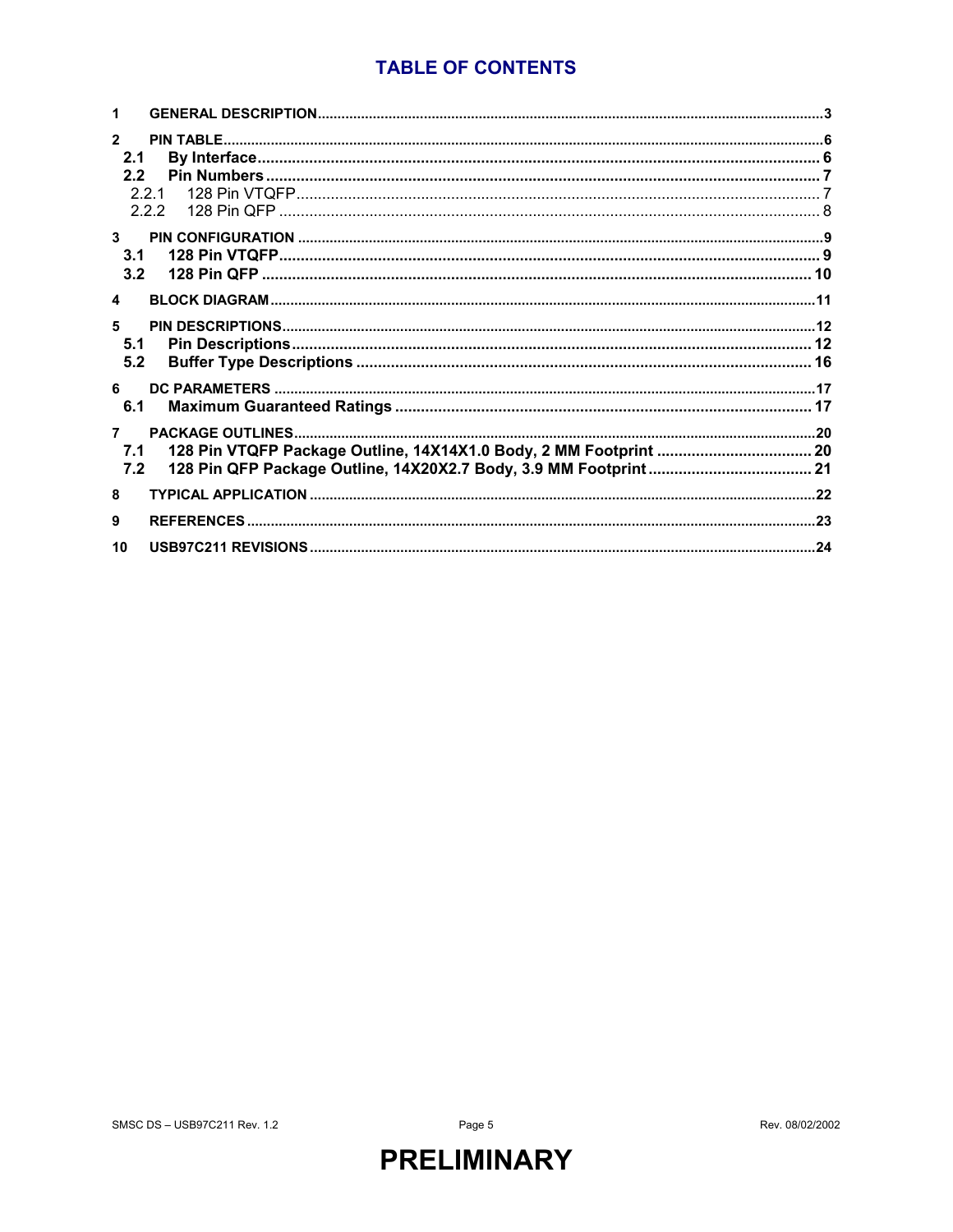### **2 PIN TABLE**

### **2.1 By Interface**

|                             | <b>CompactFlash Interface (28 Pins)</b> |                   |                 |  |  |  |  |  |
|-----------------------------|-----------------------------------------|-------------------|-----------------|--|--|--|--|--|
| CF D0                       | CF D1                                   | CF D <sub>2</sub> | CF D3           |  |  |  |  |  |
| CF D4                       | CF D5                                   | CF D6             | CF D7           |  |  |  |  |  |
| CF D8                       | CF_D9                                   | CF D10            | CF D11          |  |  |  |  |  |
| CF D12                      | CF D13                                  | CF D14            | CF D15          |  |  |  |  |  |
| CF nIOR                     | CF nIOW                                 | CF IRQ            | CF_nRESET       |  |  |  |  |  |
| CF IORDY                    | CF nCS0                                 | CF nCS1           | CF SA0          |  |  |  |  |  |
| CF SA1                      | CF SA2                                  | CF nCD1           | CF nCD2         |  |  |  |  |  |
|                             | SmartMedia Interface (17 Pins)          |                   |                 |  |  |  |  |  |
| SM DO                       | SM D1                                   | SM D <sub>2</sub> | SM D3           |  |  |  |  |  |
| SM D4                       | SM D5                                   | SM D6             | SM D7           |  |  |  |  |  |
| SM ALE                      | SM CLE                                  | SM_nRE            | SM nWE          |  |  |  |  |  |
| SM nWP                      | SM nB/R                                 | SM nCE            | SM nCD          |  |  |  |  |  |
| SM_nWPS                     |                                         |                   |                 |  |  |  |  |  |
|                             | <b>USB Interface (7 Pins)</b>           |                   |                 |  |  |  |  |  |
| USB+                        | USB-                                    | <b>LOOPFLTR</b>   | <b>RBIAS</b>    |  |  |  |  |  |
| <b>RTERM</b>                | $FS+$                                   | FS-               |                 |  |  |  |  |  |
|                             | Memory/IO Interface (29 Pins)           |                   |                 |  |  |  |  |  |
| MA0                         | MA <sub>1</sub>                         | MA <sub>2</sub>   | MA3             |  |  |  |  |  |
| MA4                         | MA <sub>5</sub>                         | MA <sub>6</sub>   | MA7             |  |  |  |  |  |
| MA8                         | MA9                                     | <b>MA10</b>       | <b>MA11</b>     |  |  |  |  |  |
| <b>MA12</b>                 | <b>MA13</b>                             | <b>MA14</b>       | <b>MA15</b>     |  |  |  |  |  |
| M <sub>D</sub> <sub>0</sub> | MD <sub>1</sub>                         | MD <sub>2</sub>   | MD <sub>3</sub> |  |  |  |  |  |
| MD4                         | MD <sub>5</sub>                         | MD <sub>6</sub>   | MD7             |  |  |  |  |  |
| nMRD                        | nMWR                                    | <b>nMCE</b>       |                 |  |  |  |  |  |
| nIOW                        | nIOR                                    |                   |                 |  |  |  |  |  |
|                             | Misc (21 Pins)                          |                   |                 |  |  |  |  |  |
| GPIO0/RXD                   | GPIO1/TXD                               | GPIO2/T0          | GPIO3/nWE       |  |  |  |  |  |
| GPIO4                       | GPIO <sub>5</sub>                       | GPIO6             | GPIO7           |  |  |  |  |  |
| XTAL1/CLKIN                 | XTAL <sub>2</sub>                       | nRESET            |                 |  |  |  |  |  |
| GPIO8                       | GPIO9                                   | GPIO10            | GPIO11          |  |  |  |  |  |
| GPIO12                      | GPIO13                                  | GPIO14            | GPIO15          |  |  |  |  |  |
| nTEST0                      | nTEST1                                  |                   |                 |  |  |  |  |  |
|                             | Power, Grounds (15 Pins)                |                   |                 |  |  |  |  |  |
|                             | No Connects (11 Pins)                   |                   |                 |  |  |  |  |  |
| Total 128                   |                                         |                   |                 |  |  |  |  |  |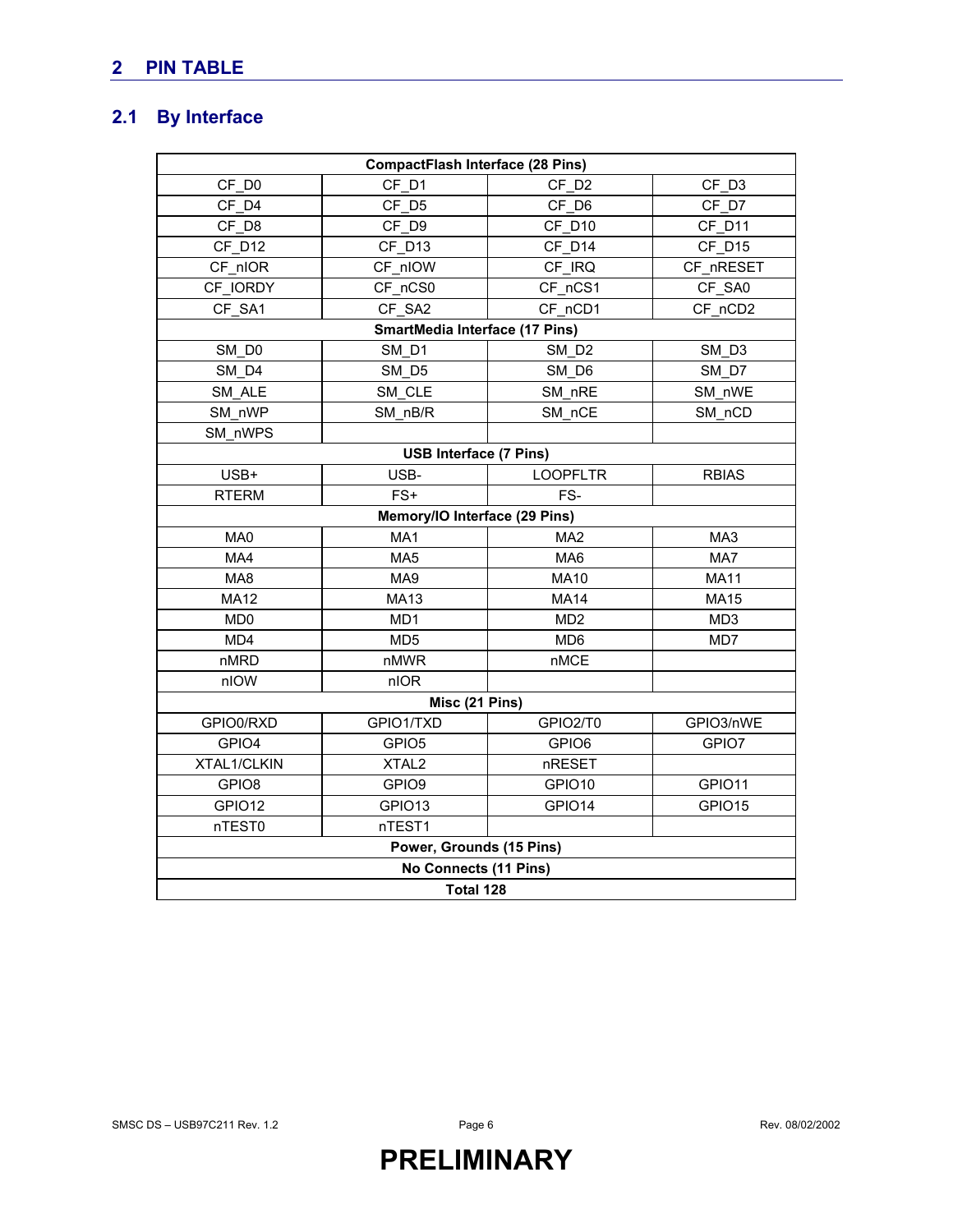### **2.2 Pin Numbers**

#### **2.2.1 128 PIN VTQFP**

| PIN#           | <b>NAME</b>     | МA                | PIN# | <b>NAME</b>       | МA                       | PIN# | <b>NAME</b>       | <b>MA</b>                | PIN# | <b>NAME</b>       | MA |
|----------------|-----------------|-------------------|------|-------------------|--------------------------|------|-------------------|--------------------------|------|-------------------|----|
| 1              | MA1             | 8                 | 33   | TEST <sub>3</sub> | 8                        | 65   | CF IORDY          |                          | 97   | <b>RBIAS</b>      |    |
| $\overline{2}$ | MA <sub>2</sub> | 8                 | 34   | TEST4             | 8                        | 66   | CF nIOR           | 8                        | 98   | <b>VDDA</b>       |    |
| 3              | MA3             | 8                 | 35   | TEST5             | 8                        | 67   | CF nIOW           | 8                        | 99   | $FS+$             |    |
| 4              | <b>VDDIO</b>    |                   | 36   | N.C.              | 8                        | 68   | CF nRESET         | 8                        | 100  | USB+              |    |
| 5              | MA4             | 8                 | 37   | N.C.              | 8                        | 69   | CF nCS0           | 8                        | 101  | USB-              |    |
| 6              | MA <sub>5</sub> | 8                 | 38   | N.C.              | 8                        | 70   | CF nCS1           | 8                        | 102  | FS-               |    |
| $\overline{7}$ | MA6             | 8                 | 39   | N.C.              | 8                        | 71   | CF SA0            | 8                        | 103  | <b>RTERM</b>      |    |
| 8              | MA7             | 8                 | 40   | N.C.              | 8                        | 72   | CF SA1            | 8                        | 104  | <b>VSSA</b>       |    |
| 9              | MA8             | 8                 | 41   | <b>VDDIO</b>      |                          | 73   | CF_SA2            | 8                        | 105  | XTAL1             |    |
| 10             | MA9             | 8                 | 42   | N.C.              | 8                        | 74   | <b>VDDIO</b>      |                          | 106  | XTAL <sub>2</sub> |    |
| 11             | <b>MA10</b>     | 8                 | 43   | TEST <sub>2</sub> | 8                        | 75   | SM DO             | 8                        | 107  | <b>VSSP</b>       |    |
| 12             | <b>MA11</b>     | 8                 | 44   | CF D <sub>0</sub> | 8                        | 76   | SM D1             | 8                        | 108  | OOPFLTR           |    |
| 13             | <b>MA12</b>     | 8                 | 45   | CF D1             | 8                        | 77   | SM D <sub>2</sub> | 8                        | 109  | <b>VDDP</b>       |    |
| 14             | <b>VDDCORE</b>  |                   | 46   | CF D <sub>2</sub> | 8                        | 78   | SM D3             | 8                        | 110  | GPIO0             | 8  |
| 15             | <b>MA13</b>     | 8                 | 47   | CF D3             | 8                        | 79   | <b>VSSIO</b>      |                          | 111  | GPIO1             | 8  |
| 16             | <b>MA14</b>     | 8                 | 48   | CF D4             | 8                        | 80   | SM D4             | 8                        | 112  | GPIO <sub>2</sub> | 8  |
| 17             | <b>MA15</b>     | 8                 | 49   | CF D5             | 8                        | 81   | <b>VDDCORE</b>    | 8                        | 113  | GPIO <sub>3</sub> | 8  |
| 18             | MD <sub>0</sub> | 8                 | 50   | CF D6             | 8                        | 82   | SM D5             | 8                        | 114  | <b>VSSCORE</b>    |    |
| 19             | MD1             | 8                 | 51   | <b>VSSIO</b>      |                          | 83   | SM D6             |                          | 115  | GPIO4             | 8  |
| 20             | MD <sub>2</sub> | 8                 | 52   | <b>VSSCORE</b>    |                          | 84   | SM D7             | 8                        | 116  | GPIO <sub>5</sub> | 8  |
| 21             | MD <sub>3</sub> | 8                 | 53   | CF D7             | 8                        | 85   | SM ALE            | 8                        | 117  | GPIO6             | 8  |
| 22             | MD4             | 8                 | 54   | CF D8             | 8                        | 86   | SM CLE            | 8                        | 118  | GPIO7             | 8  |
| 23             | <b>VSSIO</b>    |                   | 55   | CF D9             | 8                        | 87   | SM nRE            | 8                        | 119  | GPIO8             | 8  |
| 24             | MD <sub>5</sub> | 8                 | 56   | CF D10            | 8                        | 88   | SM nWE            | 8                        | 120  | GPIO9             | 8  |
| 25             | MD <sub>6</sub> | 8                 | 57   | CF D11            | 8                        | 89   | SM nWP            | 8                        | 121  | GPIO10            | 8  |
| 26             | MD7             | 8                 | 58   | CF D12            | 8                        | 90   | SM nCE            | 8                        | 122  | GPIO11            | 8  |
| 27             | nMRD            | 8                 | 59   | CF D13            | 8                        | 91   | SM nWPS           |                          | 123  | GPIO12            | 8  |
| 28             | nMWR            | 8                 | 60   | CF D14            | 8                        | 92   | SM nB/R           |                          | 124  | <b>VSSIO</b>      |    |
| 29             | nMCE            | 8                 | 61   | CF D15            | 8                        | 93   | SM_nCD            | $\overline{\phantom{a}}$ | 125  | GPIO13            | 8  |
| 30             | nIOW            | 8                 | 62   | CF_nCD1           | $\blacksquare$           | 94   | nRESET            | $\blacksquare$           | 126  | GPIO14            | 8  |
| 31             | nIOR            | 8                 | 63   | CF nCD2           |                          | 95   | nTEST0            |                          | 127  | GPIO15            | 8  |
| 32             | N.C.            | $\qquad \qquad -$ | 64   | CF IRQ            | $\overline{\phantom{0}}$ | 96   | nTEST1            |                          | 128  | MA0               | 8  |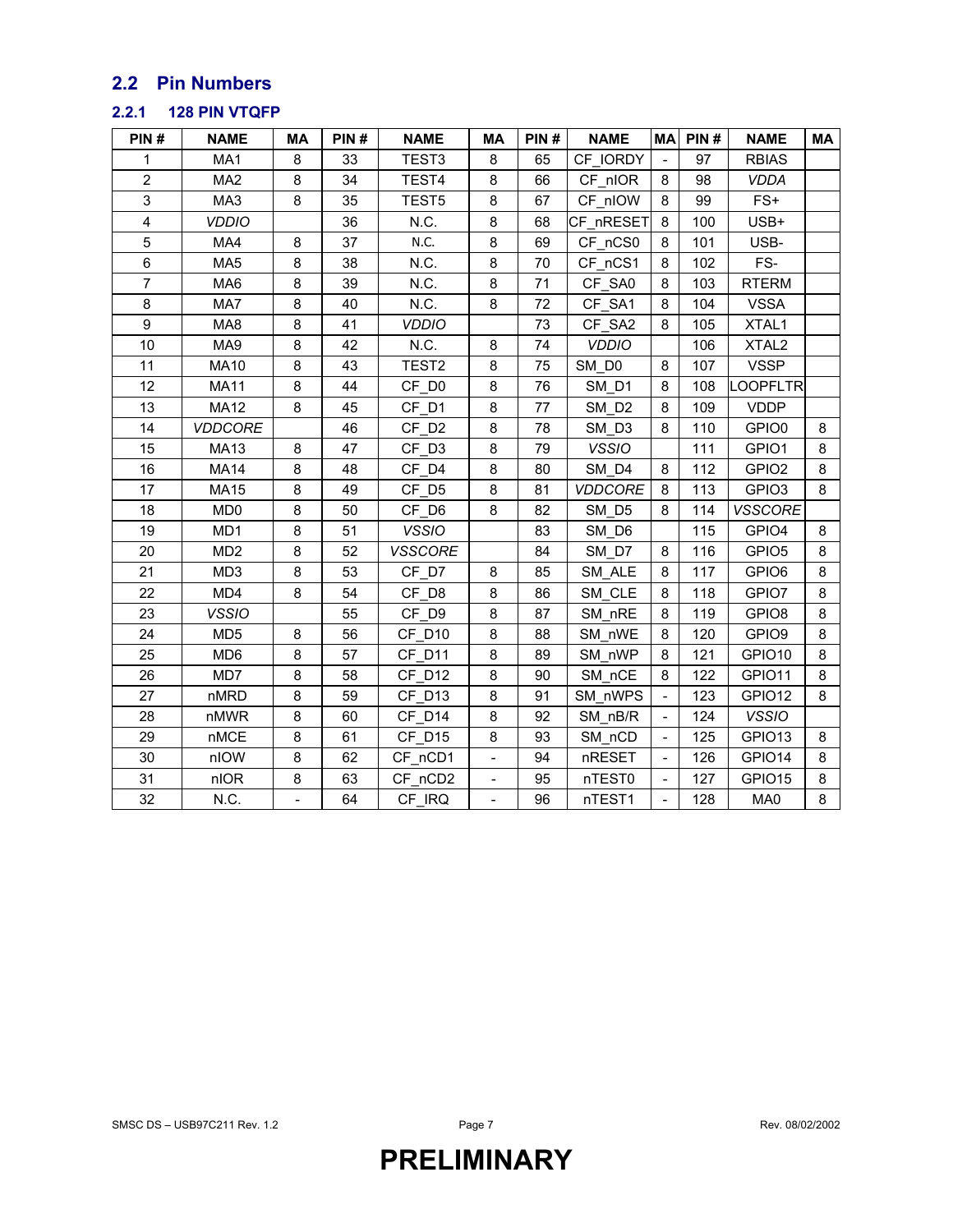### **2.2.2 128 PIN QFP**

| PIN#           | <b>NAME</b>     | МA             | PIN# | <b>NAME</b>       | ΜA             | PIN# | <b>NAME</b>       | МA                           | PIN#           | <b>NAME</b>       | МA      |
|----------------|-----------------|----------------|------|-------------------|----------------|------|-------------------|------------------------------|----------------|-------------------|---------|
| 4              | MA1             | 8              | 36   | N.C.              | 8              | 68   | CF IORDY          |                              | 100            | <b>RBIAS</b>      |         |
| 5              | MA <sub>2</sub> | 8              | 37   | TEST <sub>3</sub> | 8              | 69   | CF nIOR           | 8                            | 101            | <b>VDDA</b>       |         |
| 6              | MA3             | 8              | 38   | TEST4             | 8              | 70   | CF nIOW           | 8                            | 102            | $FS+$             |         |
| $\overline{7}$ | <b>VDDIO</b>    |                | 39   | TEST5             |                | 71   | CF_nRESE          | 8                            | 103            | USB+              |         |
|                |                 |                |      |                   | 8              |      | Τ                 |                              |                |                   |         |
| 8              | MA4             | 8              | 40   | N.C.              | 8              | 72   | CF_nCS0           | 8                            | 104            | USB-              |         |
| 9              | MA <sub>5</sub> | 8              | 41   | N.C.              | 8              | 73   | CF_nCS1           | 8                            | 105            | FS-               |         |
| 10             | MA6             | 8              | 42   | N.C.              | 8              | 74   | CF_SA0            | 8                            | 106            | <b>RTERM</b>      |         |
| 11             | MA7             | 8              | 43   | N.C.              | 8              | 75   | CF SA1            | 8                            | 107            | <b>VSSA</b>       |         |
| 12             | MA8             | 8              | 44   | <b>VDDIO</b>      |                | 76   | CF SA2            | 8                            | 108            | XTAL1             |         |
| 13             | MA9             | 8              | 45   | N.C.              | 8              | 77   | <b>VDDIO</b>      |                              | 109            | XTAL <sub>2</sub> |         |
| 14             | <b>MA10</b>     | 8              | 46   | TEST <sub>2</sub> | 8              | 78   | SM_D0             | 8                            | 110            | <b>VSSP</b>       |         |
| 15             | <b>MA11</b>     | $\bf 8$        | 47   | CF_D0             |                | 79   | SM_D1             | 8                            | 111            | <b>LOOPFLT</b>    |         |
|                |                 |                |      |                   | 8              |      |                   |                              |                | R                 |         |
| 16             | <b>MA12</b>     | 8              | 48   | CF D1             | 8              | 80   | SM D <sub>2</sub> | 8                            | 112            | <b>VDDP</b>       |         |
| 17             | <b>VDDCORE</b>  |                | 49   | CF D <sub>2</sub> | 8              | 81   | SM_D3             | 8                            | 113            | GPIO0             | $\bf 8$ |
| 18             | <b>MA13</b>     | $\bf 8$        | 50   | CF D3             | 8              | 82   | <b>VSSIO</b>      |                              | 114            | GPIO1             | 8       |
| 19             | <b>MA14</b>     | 8              | 51   | CF D4             | 8              | 83   | SM D4             | 8                            | 115            | GPIO <sub>2</sub> | 8       |
| 20             | <b>MA15</b>     | 8              | 52   | CF D5             | 8              | 84   | <b>VDDCORE</b>    |                              | 116            | GPIO <sub>3</sub> | 8       |
| 21             | MD <sub>0</sub> | 8              | 53   | CF D6             | 8              | 85   | SM D5             | 8                            | 117            | <b>VSSCORE</b>    |         |
| 22             | MD1             | 8              | 54   | <b>VSSIO</b>      |                | 86   | SM D6             | 8                            | 118            | GPIO4             | 8       |
| 23             | MD <sub>2</sub> | 8              | 55   | <b>VSSCORE</b>    |                | 87   | SM D7             | 8                            | 119            | GPIO <sub>5</sub> | 8       |
| 24             | MD <sub>3</sub> | 8              | 56   | CF D7             | 8              | 88   | SM ALE            | 8                            | 120            | GPIO6             | 8       |
| 25             | MD4             | 8              | 57   | CF D8             | 8              | 89   | SM CLE            | 8                            | 121            | GPIO7             | 8       |
| 26             | <b>VSSIO</b>    |                | 58   | CF D9             | 8              | 90   | SM nRE            | 8                            | 122            | GPIO <sub>8</sub> | 8       |
| 27             | MD <sub>5</sub> | 8              | 59   | CF D10            | 8              | 91   | SM nWE            | 8                            | 123            | GPIO9             | 8       |
| 28             | MD <sub>6</sub> | 8              | 60   | CF D11            | 8              | 92   | SM_nWP            | 8                            | 124            | GPIO10            | 8       |
| 29             | MD7             | 8              | 61   | CF D12            | 8              | 93   | SM_nCE            | 8                            | 125            | GPIO11            | 8       |
| 30             | nMRD            | 8              | 62   | CF D13            | 8              | 94   | SM nWPS           | $\qquad \qquad \blacksquare$ | 126            | GPIO12            | 8       |
| 31             | nMWR            | 8              | 63   | CF D14            | 8              | 95   | SM nB/R           | $\qquad \qquad \blacksquare$ | 127            | <b>VSSIO</b>      |         |
| 32             | nMCE            | 8              | 64   | CF D15            | 8              | 96   | SM nCD            | $\overline{\phantom{a}}$     | 128            | GPIO13            | 8       |
| 33             | nIOW            | 8              | 65   | CF_nCD1           | $\blacksquare$ | 97   | nRESET            | $\blacksquare$               | 1              | GPIO14            | 8       |
| 34             | nIOR            | $\bf 8$        | 66   | CF_nCD2           | $\blacksquare$ | 98   | nTEST0            |                              | $\overline{2}$ | GPIO15            | 8       |
| 35             | N.C.            | $\overline{a}$ | 67   | CF IRQ            | $\blacksquare$ | 99   | nTEST1            |                              | 3              | MA0               | 8       |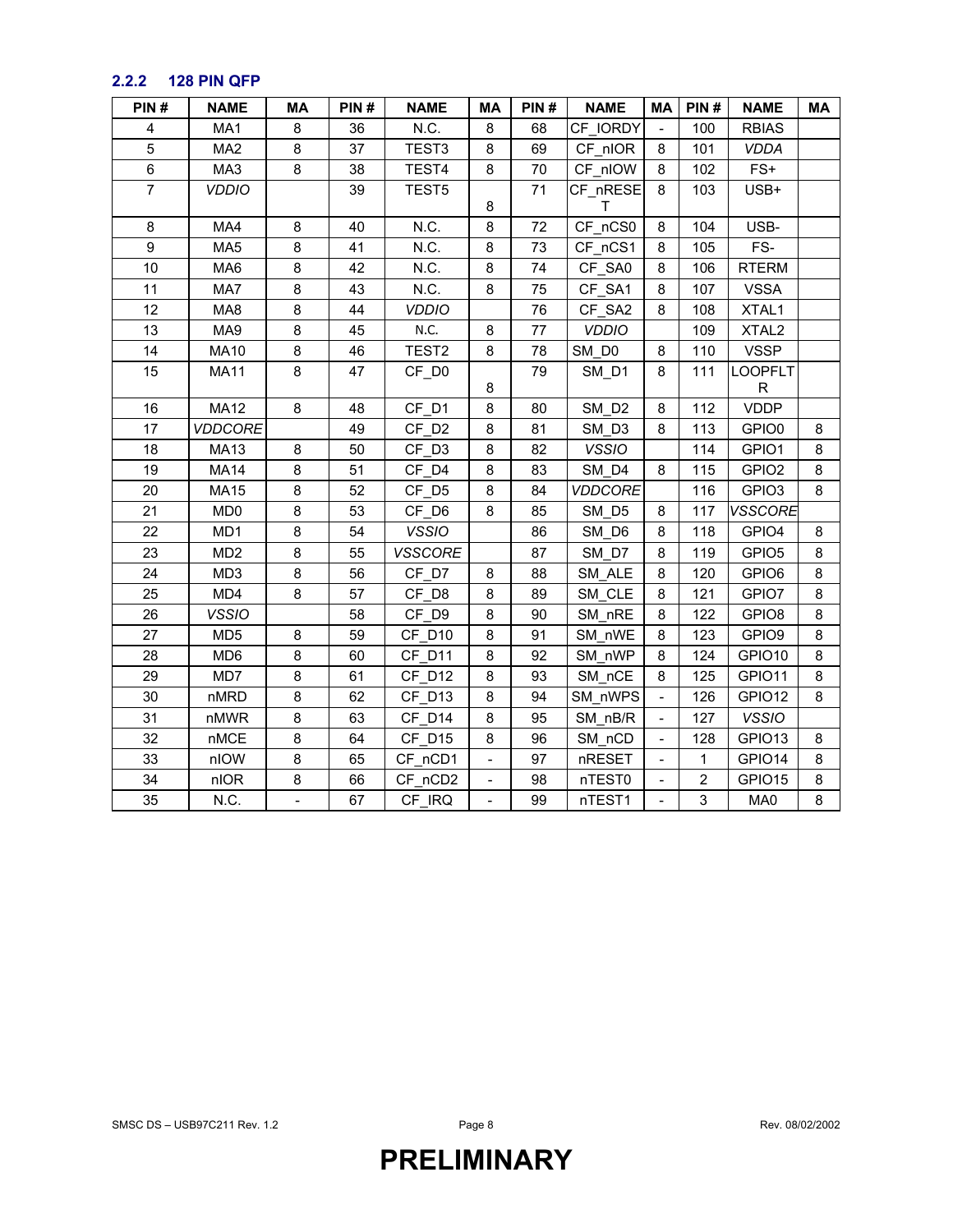### **3.1 128 Pin VTQFP**

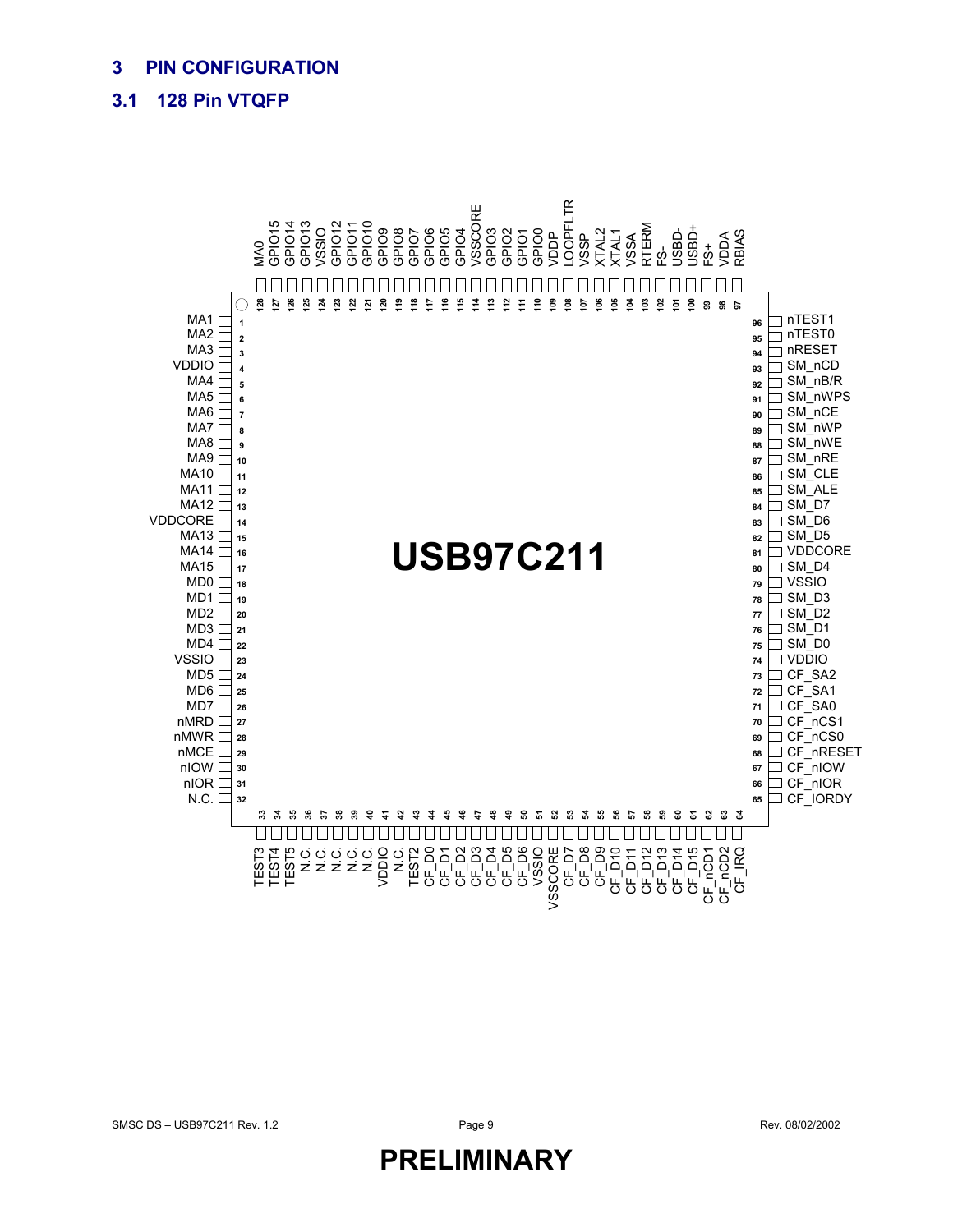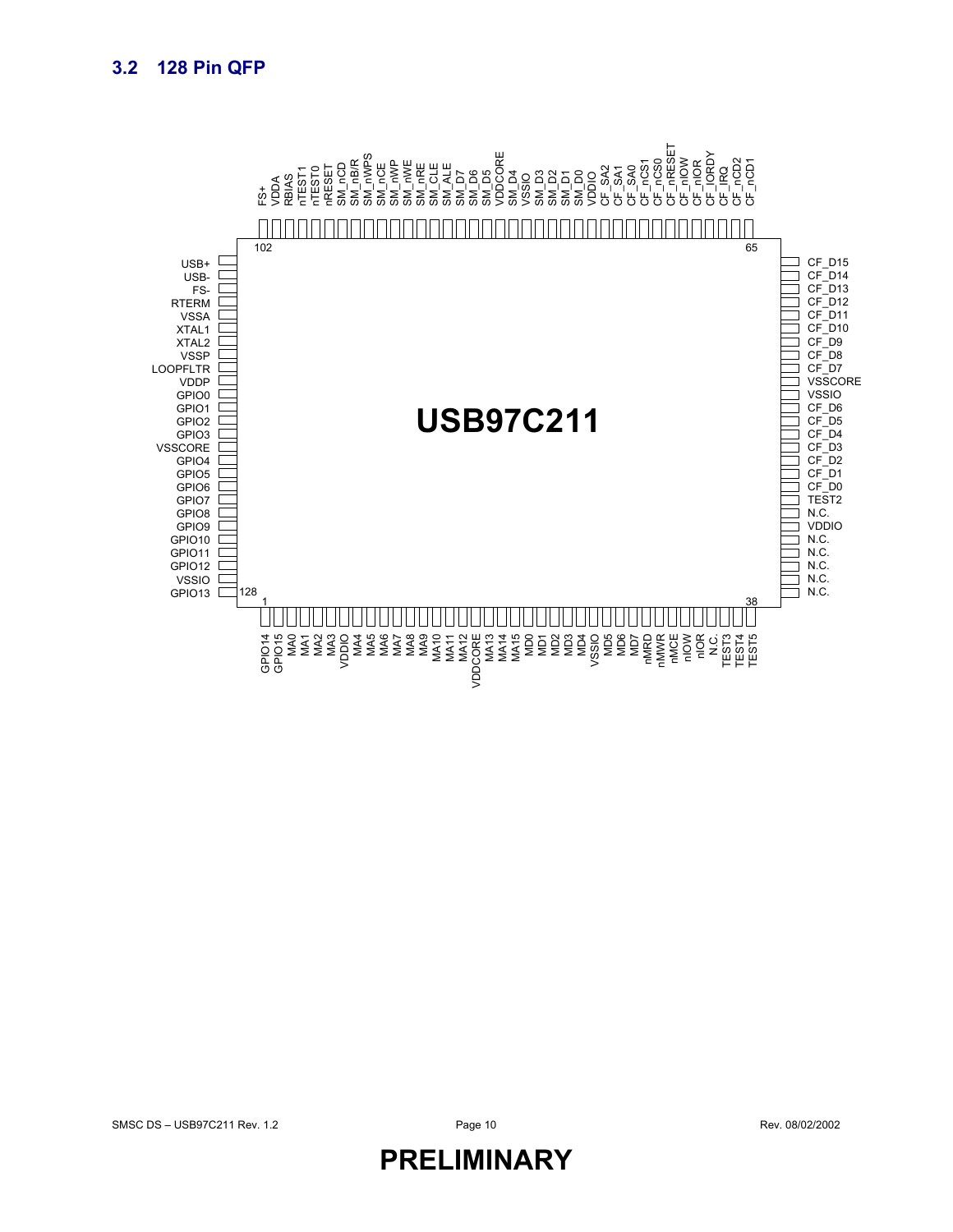### **4 BLOCK DIAGRAM**



SMSC DS – USB97C211 Rev. 1.2

Page 11 Rev. 08/02/2002

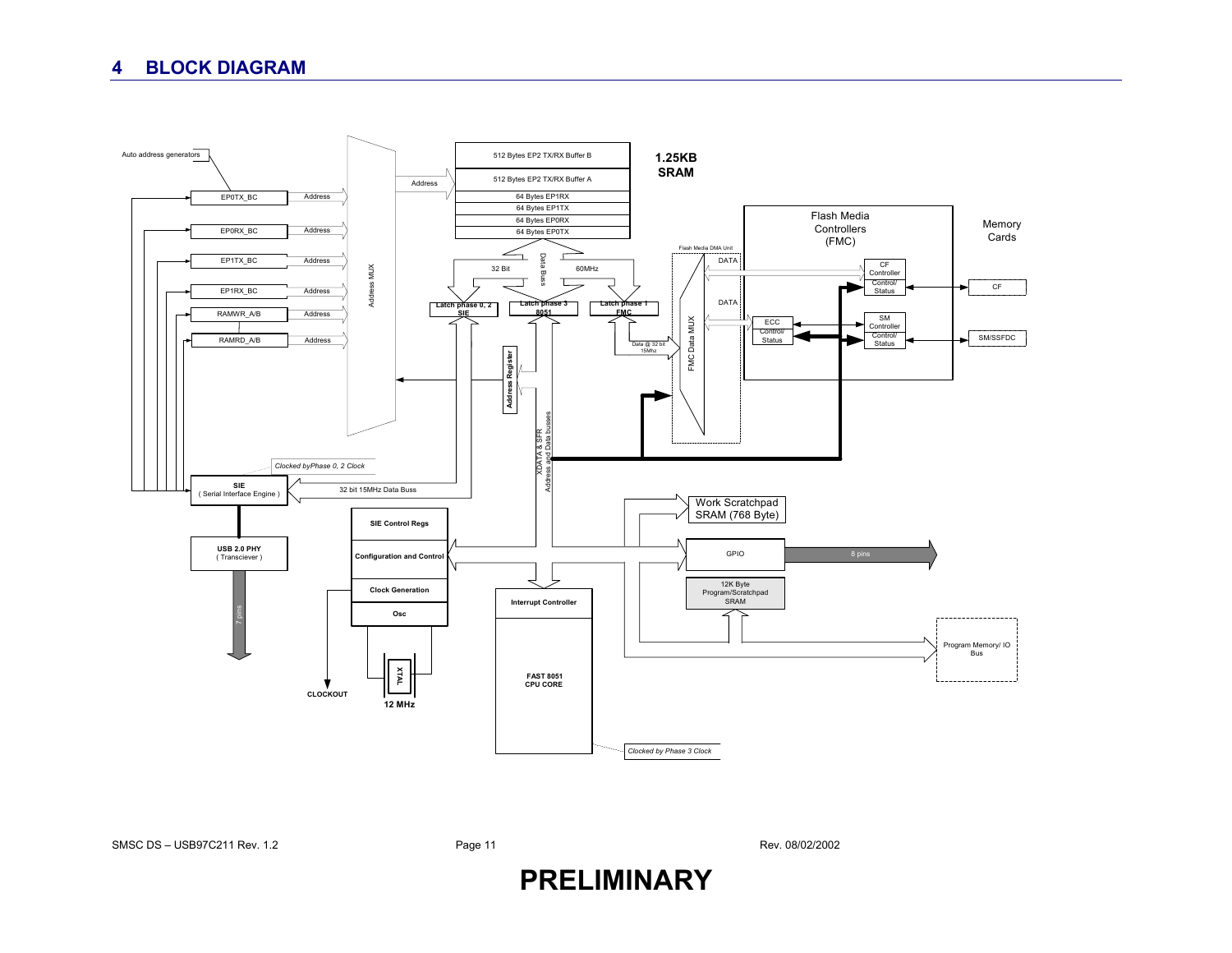### **5 PIN DESCRIPTIONS**

This section provides a detailed description of each signal. The signals are arranged in functional groups according to their associated interface.

The "n" symbol in the signal name indicates that the active, or asserted state occurs when the signal is at a low voltage level. When "n" is not present before the signal name, the signal is asserted when at the high voltage level.

The terms assertion and negation are used exclusively. This is done to avoid confusion when working with a mixture of "active low" and "active high" signal. The term assert, or assertion indicates that a signal is active, independent of whether that level is represented by a high or low voltage. The term negate, or negation indicates that a signal is inactive.

### **5.1 Pin Descriptions**

| <b>NAME</b>                               | <b>SYMBOL</b> | <b>BUFFER</b><br><b>TYPE</b> | <b>DESCRIPTION</b>                                                                                                                |  |  |  |  |  |  |
|-------------------------------------------|---------------|------------------------------|-----------------------------------------------------------------------------------------------------------------------------------|--|--|--|--|--|--|
| CompactFlash (In True IDE mode) Interface |               |                              |                                                                                                                                   |  |  |  |  |  |  |
| CF Chip Select 1                          | CF nCS1       | O8                           | This pin is the active low chip select 1 signal for the CF<br>ATA device                                                          |  |  |  |  |  |  |
| CF Chip Select 0                          | CF nCS0       | O <sub>8</sub>               | This pin is the active low chip select 0 signal for the task<br>file registers of CF ATA device in the True IDE mode.             |  |  |  |  |  |  |
| CF Register Address 2                     | CF_SA2        | O8                           | This pin is the register select address bit 2 for the CF<br>ATA device.                                                           |  |  |  |  |  |  |
| CF Register Address 1                     | CF SA1        | O8                           | Address signal 1 for the task file registers, when the<br>CFC is enabled in True IDE mode                                         |  |  |  |  |  |  |
| CF Register Address 0                     | CF SA0        | O8                           | Address signal 0 for the task file registers, when the CFC<br>is enabled in True IDE mode.                                        |  |  |  |  |  |  |
| CF Interrupt                              | CF_IRQ        | <b>IPD</b>                   | This is the active high interrupt request signal from the<br>CF device.                                                           |  |  |  |  |  |  |
|                                           |               |                              | This pin has an internal weak pull-down resistor.                                                                                 |  |  |  |  |  |  |
| CF<br>Data 15-8                           | CF D[15:8]    | IO <sub>8</sub>              | The bi-directional data signals CF D15-CF D8 in True<br>IDE mode data transfer, when the CFC is enabled.                          |  |  |  |  |  |  |
|                                           |               |                              | In the True IDE Mode, all of task file register operation<br>occur on the CF D[7:0], while the data transfer is on<br>CF_D[15:0]. |  |  |  |  |  |  |
|                                           |               |                              | These pins have an internal weak pull-down resistor.                                                                              |  |  |  |  |  |  |
| СF<br>Data7-0                             | CF_D[7:0]     | IO <sub>8</sub>              | The bi-directional data signals CF D7-CF D0 in the True<br>IDE mode data transfer.                                                |  |  |  |  |  |  |
|                                           |               |                              | In the True IDE Mode, all of task file register operation<br>occur on the CF_D[7:0], while the data transfer is on<br>CF D[15:0]. |  |  |  |  |  |  |
|                                           |               |                              | These pins have an internal weak pull-down resistor.                                                                              |  |  |  |  |  |  |
| IO Ready                                  | CF IORDY      | IPU                          | This pin is active high input signal with an internal weak<br>pull-up resistor.                                                   |  |  |  |  |  |  |
| СF                                        | CF nCD2       | <b>IPU</b>                   | This card detection pin is connected to the ground on the                                                                         |  |  |  |  |  |  |
| Card Detection2                           |               |                              | CF device, when the CF device is inserted.                                                                                        |  |  |  |  |  |  |
|                                           |               |                              | This pin has an internal weak pull-up resistor.                                                                                   |  |  |  |  |  |  |
| СF<br>Card Detection1                     | CF_nCD1       | IPU                          | This card detection pin is connected to ground on the CF<br>device, when the CF device is inserted.                               |  |  |  |  |  |  |
|                                           |               |                              | This pin has an internal weak pull-up resistor.                                                                                   |  |  |  |  |  |  |

SMSC DS – USB97C211 Rev. 1.2 **Page 12** Page 12 Rev. 08/02/2002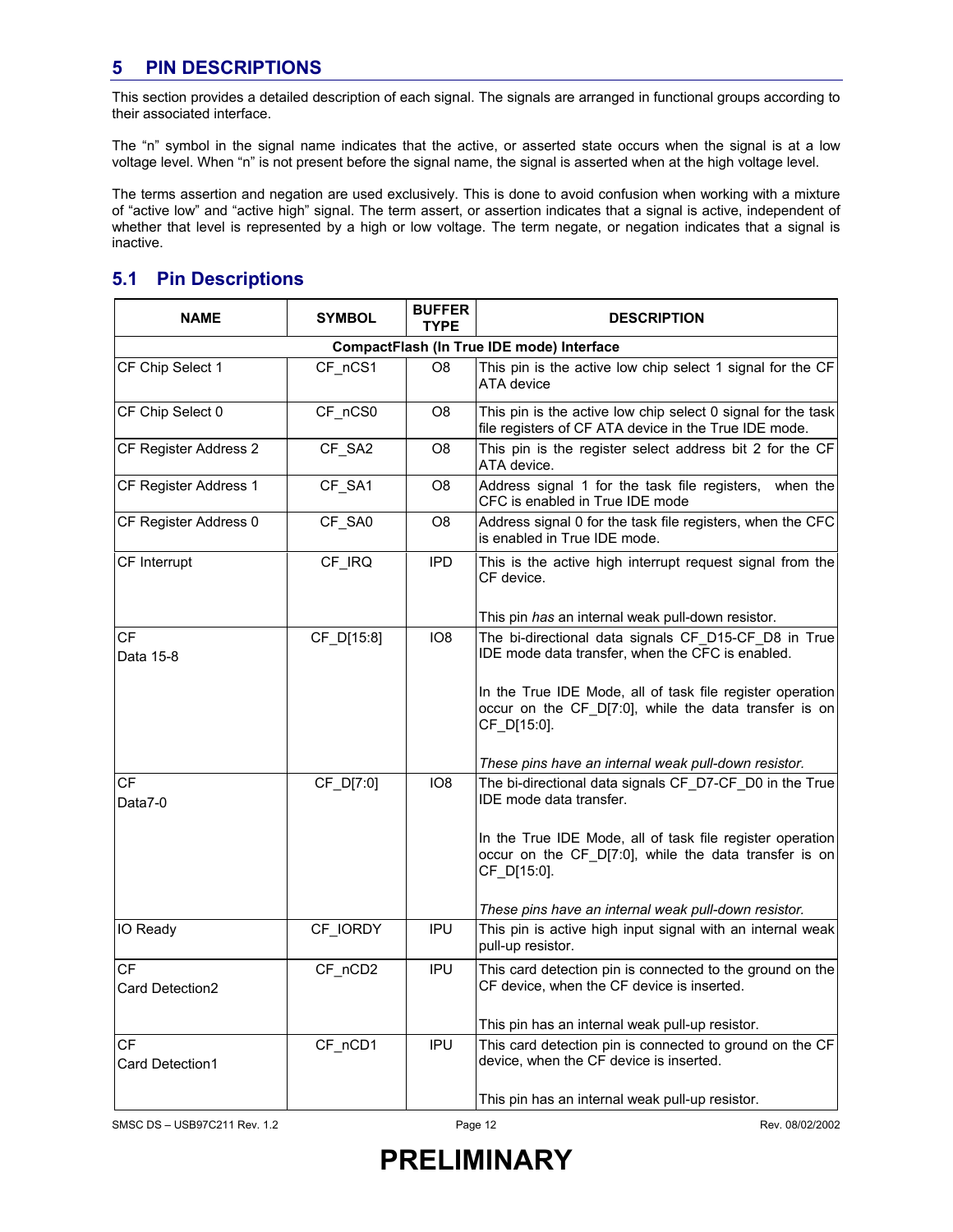| <b>NAME</b>                         | <b>SYMBOL</b> | <b>BUFFER</b><br><b>TYPE</b> | <b>DESCRIPTION</b>                                                                                         |
|-------------------------------------|---------------|------------------------------|------------------------------------------------------------------------------------------------------------|
| СF<br>Hardware Reset                | CF nRESET     | O8                           | This pin is an active low hardware reset signal to CF<br>device.                                           |
| <b>CF</b><br>IO Read                | CF nIOR       | O8                           | This pin is an active low read strobe signal for CF device,<br>when the CFC is enabled.                    |
| <b>CF</b><br><b>IO Write Strobe</b> | CF nIOW       | O <sub>8</sub>               | This pin is an active low write strobe signal for CF device,<br>when the CFC is enabled.                   |
|                                     |               |                              | <b>SmartMedia Interface</b>                                                                                |
| <b>SM</b><br><b>Write Protect</b>   | SM nWP        | O8                           | This pin is an active low write protect signal for the SM<br>device, when the SMC is enabled.              |
| <b>SM</b><br>Address Strobe         | SM ALE        | O8                           | This pin is an active high Address Latch Enable signal for<br>the SM device, when the SMC is enabled       |
| <b>SM</b><br><b>Command Strobe</b>  | SM_CLE        | O8                           | This pin is an active high Command Latch Enable signal<br>for the SM device, when the SMC is enabled.      |
| <b>SM</b><br>Data7-0                | SM_D[7:0]     | IO <sub>8</sub>              | These pins are the bi-directional data signal SM D7-<br>SM D0, when the SMC is enabled.                    |
|                                     |               |                              | The bi-directional input signal should have an internal<br>weak pull-up resister on the input.             |
| <b>SM</b><br><b>Read Enable</b>     | SM nRE        | O8                           | This pin is an active low read strobe signal for SM device,<br>when SMC is enabled.                        |
| <b>SM</b><br>Write Enable           | SM_nWE        | O8                           | This pin is an active low write strobe signal for SM<br>device, when SMC is enabled.                       |
| <b>SM</b><br>Write Protect Switch   | SM nWPS       | <b>IPU</b>                   | A write-protect seal is detected, when this pin is low.<br>This pin has an internal weak pull-up resistor. |
| SМ<br>Busy or Data Reday            | $SM_nBB/R$    | <b>IPU</b>                   | This pin is connected to the BSY/RDY pin of the SM<br>device.                                              |
|                                     |               |                              | This pin has an internal weak pull-up resistor.                                                            |
| SM<br>Chip Enable                   | SM_nCE        | O8                           | This pin is the active low chip enable signal to the SM<br>device.                                         |
|                                     |               |                              | This pin has an internal weak pull-up resistor.                                                            |
| <b>SM</b><br><b>Card Detection</b>  | SM_nCD        | <b>IPU</b>                   | This is the card detection signal from SM device to<br>indicate if the device is inserted.                 |
|                                     |               |                              | This pin has internal weak pull-up resistor.                                                               |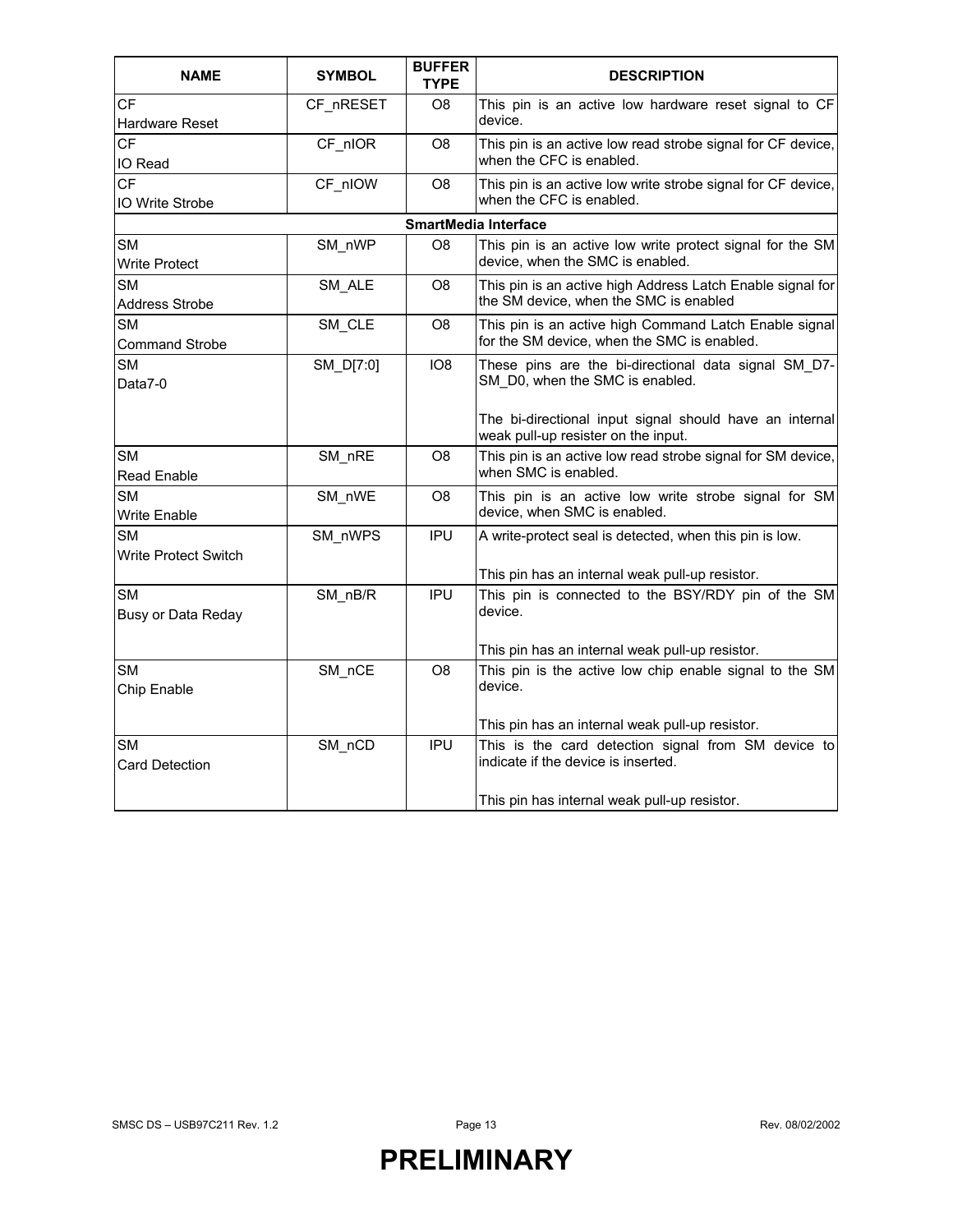| <b>NAME</b>                   | <b>SYMBOL</b>     | <b>BUFFER</b><br><b>TYPE</b> | <b>DESCRIPTION</b>                                                                                                                                                                                              |  |  |  |  |  |  |
|-------------------------------|-------------------|------------------------------|-----------------------------------------------------------------------------------------------------------------------------------------------------------------------------------------------------------------|--|--|--|--|--|--|
| <b>USB Interface</b>          |                   |                              |                                                                                                                                                                                                                 |  |  |  |  |  |  |
| USB Bus Data                  | USB-<br>USB+      | $IO-U$                       | These pins connect to the USB bus data signals.                                                                                                                                                                 |  |  |  |  |  |  |
| <b>USB Transceiver Filter</b> | <b>LOOPFLTR</b>   |                              | This pin provides the ability to supplement the internal<br>filtering of the transceiver with an external network, if<br>required. This pin is normally not connected.                                          |  |  |  |  |  |  |
| <b>USB Transceiver Bias</b>   | <b>RBIAS</b>      |                              | A precision 10.0K resistor is attached from ground to this<br>pin to set the transceiver's internal bias currents.                                                                                              |  |  |  |  |  |  |
| <b>Termination Resistor</b>   | <b>RTERM</b>      |                              | A precision 1.5K resistor is attached to this pin from a<br>3.3V supply.                                                                                                                                        |  |  |  |  |  |  |
| Full Speed USB Data           | FS-<br>FS+        | $IO-U$                       | These pins connect to the USB- and USB+ pins through<br>39.2 ohm series resistors.                                                                                                                              |  |  |  |  |  |  |
|                               |                   |                              | Memory/IO Interface                                                                                                                                                                                             |  |  |  |  |  |  |
| Memory Data Bus               | MD[7:0]           | IO <sub>8</sub>              | These signals are used to transfer data between the<br>internal CPU and the external program memory.                                                                                                            |  |  |  |  |  |  |
| <b>Memory Address Bus</b>     | MA[15:0]          | O <sub>8</sub>               | These signals address memory locations within the<br>external memory. Memory access time should be 80 ns or<br>less.                                                                                            |  |  |  |  |  |  |
| Memory Write Strobe           | nMWR              | O <sub>8</sub>               | Program Memory Write; active low                                                                                                                                                                                |  |  |  |  |  |  |
| <b>Memory Read Strobe</b>     | nMRD              | O <sub>8</sub>               | Program Memory Read; active low. Memory output enable<br>time (assuming this signal is used for this memory<br>function) must be 80 ns or less.                                                                 |  |  |  |  |  |  |
| Memory Chip Enable            | nMCE              | O <sub>8</sub>               | Program Memory Chip Enable; active low. This signal<br>shall be deasserted, when the USB97C211 is in power<br>down mode (USB SUSPEND).                                                                          |  |  |  |  |  |  |
| I/O Read Strobe               | nIOR              | O <sub>8</sub>               | This is an active low I/O Read strobe signal of MD bus.                                                                                                                                                         |  |  |  |  |  |  |
| I/O Write Strobe              | nIOW.             | O <sub>8</sub>               | This is an active low I/O Write strobe signal of MD bus.                                                                                                                                                        |  |  |  |  |  |  |
|                               |                   |                              | Misc                                                                                                                                                                                                            |  |  |  |  |  |  |
| Crystal Input/External        | XTAL1/            | <b>ICLKx</b>                 | 12Mhz Crystal or external clock input.                                                                                                                                                                          |  |  |  |  |  |  |
| Clock Input                   | <b>CLKIN</b>      |                              | This pin can be connected to one terminal of the crystal or<br>can be connected to an external 12Mhz clock when a<br>crystal is not used.                                                                       |  |  |  |  |  |  |
| <b>Crystal Output</b>         | XTAL <sub>2</sub> | <b>OCLKx</b>                 | 12Mhz Crystal                                                                                                                                                                                                   |  |  |  |  |  |  |
|                               |                   |                              | This is the other terminal of the crystal, or left open when<br>an external clock source is used to drive XTAL1/CLKIN. It<br>may not be used to drive any external circuitry other than<br>the crystal circuit. |  |  |  |  |  |  |
| General Purpose I/O           | GPIO0<br>/RXD     | I/O8                         | This pin may be used either as input, edge sensitive<br>interrupt input, or output.                                                                                                                             |  |  |  |  |  |  |
|                               |                   |                              | In addition to the above, this port has the capability of<br>auto-toggling at a 1 Hz rate when used as an output.                                                                                               |  |  |  |  |  |  |
|                               |                   |                              | As an input, the GPIO0 can also be used as input to the<br>RXD of a UART in the device for firmware debug<br>purposes.                                                                                          |  |  |  |  |  |  |
|                               |                   |                              | Note: This pin defaults as an input and should be<br>terminated to a supply via a high value resistor to avoid a<br>floating input condition.                                                                   |  |  |  |  |  |  |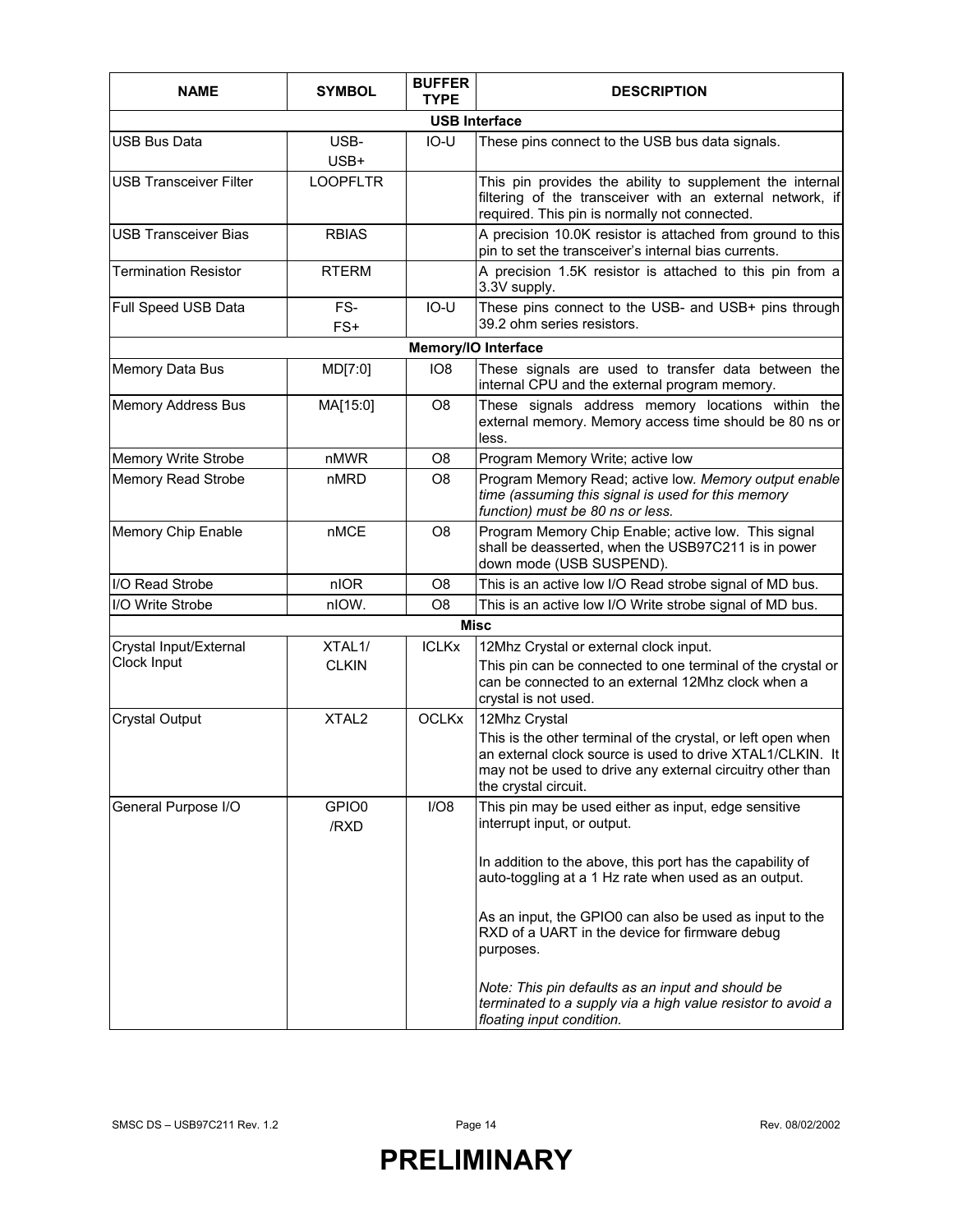| <b>NAME</b>         | <b>SYMBOL</b>                        | <b>BUFFER</b><br><b>TYPE</b> | <b>DESCRIPTION</b>                                                                                                                                                                                    |
|---------------------|--------------------------------------|------------------------------|-------------------------------------------------------------------------------------------------------------------------------------------------------------------------------------------------------|
| General Purpose I/O | GPIO1<br><b>TXD</b>                  | I/O8                         | This pin may be used either as input, edge sensitive<br>interrupt input, or output.<br>In addition, as an output, the GPIO1 can also be used as<br>an output TXD of a UART in the device for firmware |
|                     |                                      |                              | debug purposes.                                                                                                                                                                                       |
|                     |                                      |                              | Note: This pin defaults as an input and should be<br>terminated to a supply via a high value resistor to avoid a<br>floating input condition.                                                         |
| General Purpose I/O | GPIO <sub>2</sub><br>/T <sub>0</sub> | I/O8                         | This pin may be used either as input, edge sensitive<br>interrupt input, or output.                                                                                                                   |
|                     |                                      |                              | In addition, the pin can be used as the internal 8051 "TO<br>timer P3.4" output.                                                                                                                      |
|                     |                                      |                              | Note: This pin defaults as an input and should be<br>terminated to a supply via a high value resistor to avoid a<br>floating input condition.                                                         |
| General Purpose I/O | GPIO <sub>3</sub><br>/nWE            | I/O8                         | This pin may be used either as input, edge sensitive<br>interrupt input, or output.                                                                                                                   |
|                     |                                      |                              | In addition, the output can be nWE, for use with PCMCIA<br>form factor flash cards with "true IDE" capability.                                                                                        |
|                     |                                      |                              | Note: This pin defaults as an input and should be<br>terminated to a supply via a high value resistor to avoid a<br>floating input condition.                                                         |
| General Purpose I/O | GPIO[7:4]                            | I/O8                         | This pin may be used either as input, edge sensitive<br>interrupt output, or output.                                                                                                                  |
| General Purpose I/O | GPIO[15:8]                           | I/O8                         | These pins may be used either as input, or output.                                                                                                                                                    |
| <b>RESET input</b>  | nRESET                               | IS                           | This active low signal is used by the system to reset the<br>chip. The active low pulse must be at least 100ns wide.                                                                                  |
| <b>TEST Input</b>   | nTEST[0:1]                           | T                            | These signals are used for testing the chip. User should<br>normally leave them unconnected.                                                                                                          |
| <b>TEST Input</b>   | <b>TEST[2:5]</b>                     | $\mathsf{I}$                 | These pins are used for testing the chips. They should be<br>tied to ground thru high value resistors for normal<br>operation.                                                                        |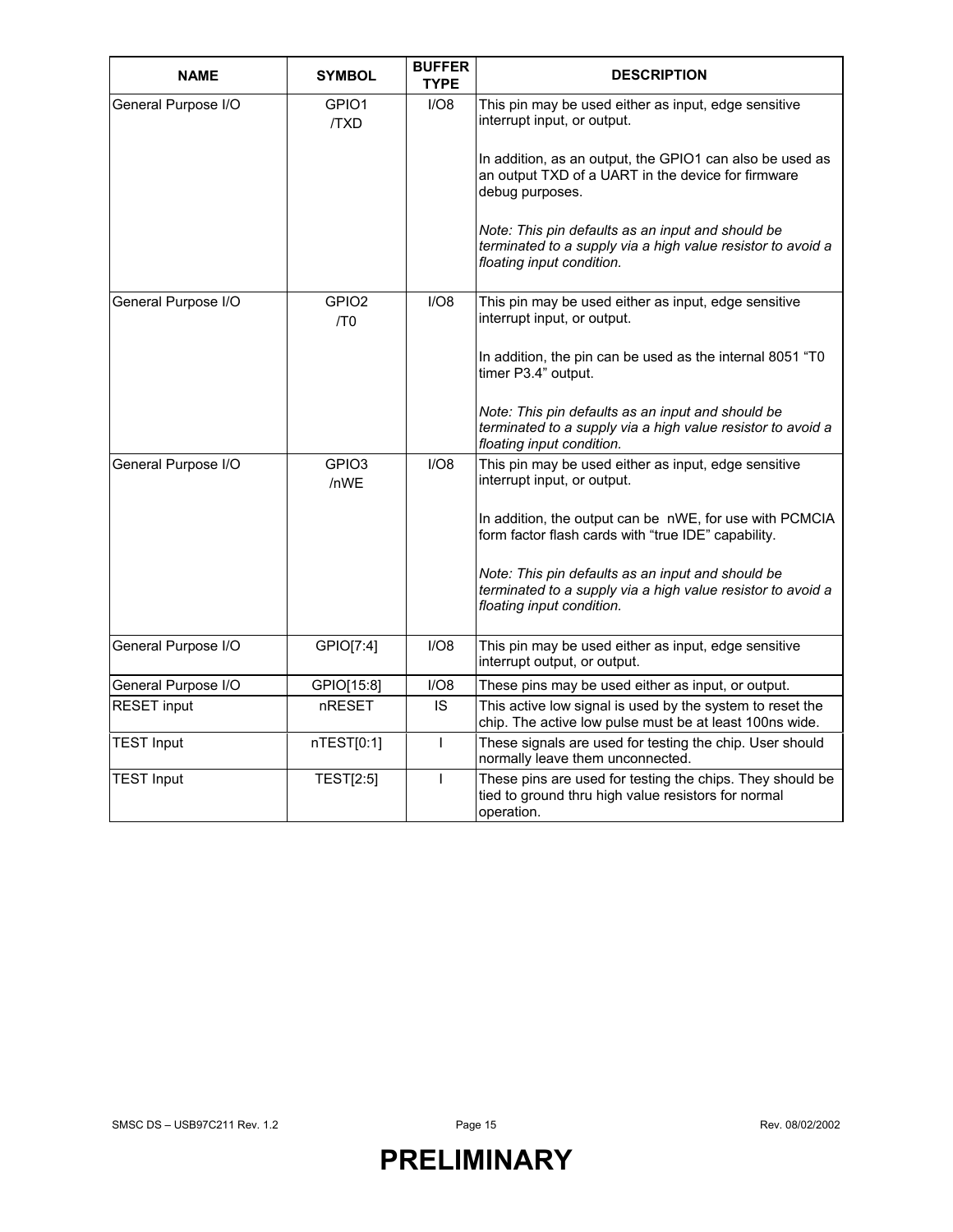| POWER, GROUNDS, and NO CONNECTS |                                         |  |  |  |  |  |
|---------------------------------|-----------------------------------------|--|--|--|--|--|
| +2.5V Core power<br><b>VDD</b>  |                                         |  |  |  |  |  |
| <b>VDDIO</b>                    | +3.3V I/O power                         |  |  |  |  |  |
| <b>VDDP</b>                     | +2.5 Analog power                       |  |  |  |  |  |
| <b>VSSP</b>                     | Analog Ground Reference                 |  |  |  |  |  |
| VDDA                            | +3.3V Analog power                      |  |  |  |  |  |
| VSSA                            | Analog Ground Reference                 |  |  |  |  |  |
| <b>GND</b>                      | <b>Ground Reference</b>                 |  |  |  |  |  |
| N.C.                            | No connection should be made externally |  |  |  |  |  |

### **5.2 Buffer Type Descriptions**

#### **Table 1 - USB97C211 Buffer Type Descriptions**

| <b>BUFFER</b>    | <b>DESCRIPTION</b>                           |
|------------------|----------------------------------------------|
|                  | Input                                        |
| IPU              | Input with internal weak pull-up resistor.   |
| <b>IPD</b>       | Input with internal weak pull-down resistor. |
| IS.              | Input with Schmitt trigger                   |
| I/O4             | Input/Output with 4mA drive                  |
| I/OD4            | Input/Open drain output  4mA sink            |
| I/O8             | Input/Output with 8mA drive                  |
| I/ODB            | Input/Open drain output  8mA sink            |
| O4               | Output with 4mA drive                        |
| O8               | Output with 8mA drive                        |
| I/O12            | Output with 12mA drive                       |
| O <sub>12</sub>  | Output with 12mA drive                       |
| OD <sub>12</sub> | Open drain12mA sink                          |
| <b>ICLKx</b>     | <b>XTAL clock input</b>                      |
| <b>OCLKx</b>     | <b>XTAL clock output</b>                     |
| $IO-U$           | Defined in USB specification                 |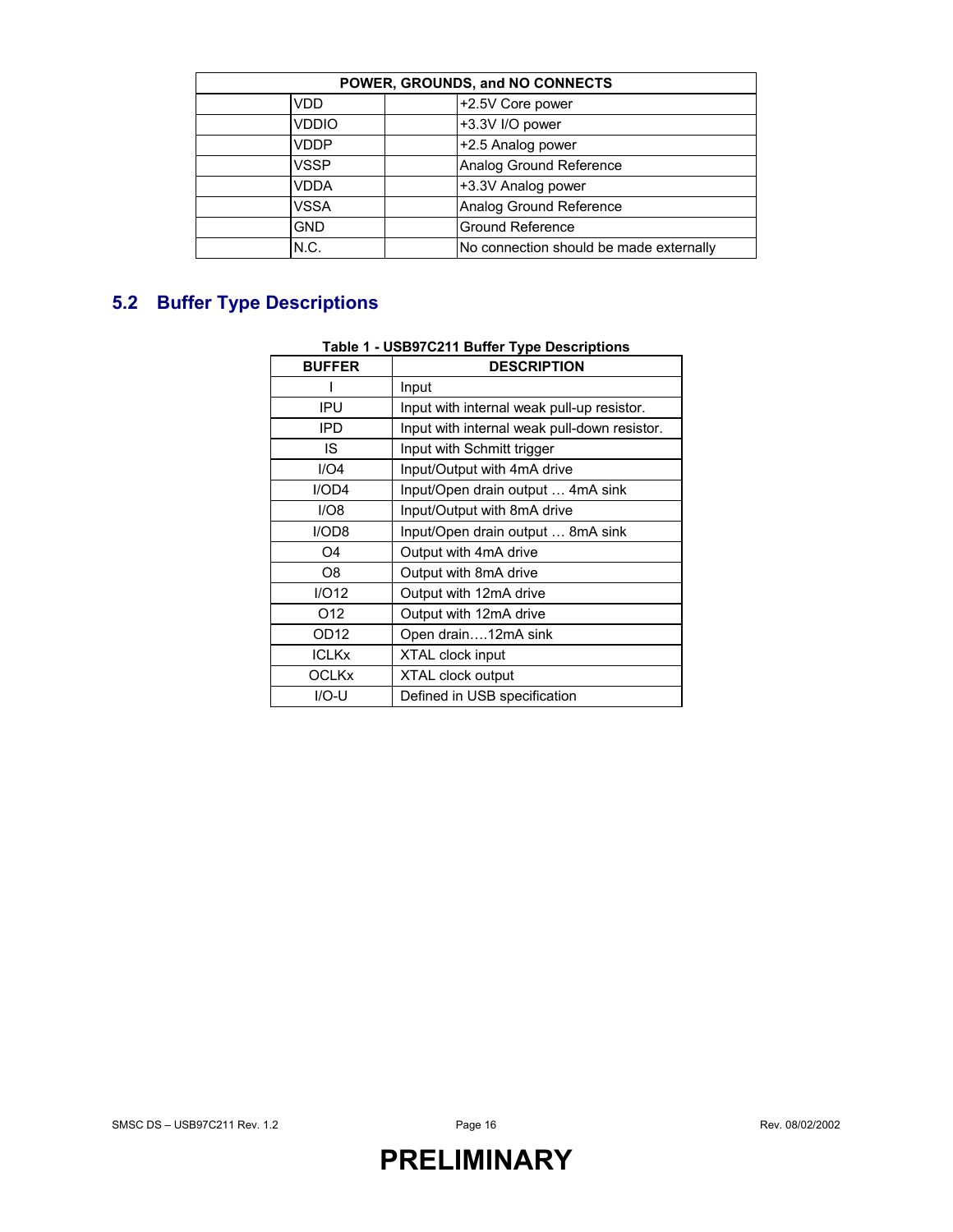### **6 DC PARAMETERS**

#### **6.1 Maximum Guaranteed Ratings**

\*Stresses above the specified parameters could cause permanent damage to the device. This is a stress rating only and functional operation of the device at any other condition above those indicated in the operation sections of this specification is not implied.

**Note:** When powering this device from laboratory or system power supplies, it is important that the Absolute Maximum Ratings not be exceeded or device failure can result. Some power supplies exhibit voltage spikes on their outputs when the AC power is switched on or off. In addition, voltage transients on the AC power line may appear on the DC output. When this possibility exists, it is suggested that a clamp circuit be used.

| <b>PARAMETER</b>         | <b>SYMBOL</b>            | <b>MIN</b> | <b>TYP</b> | <b>MAX</b> | <b>UNITS</b> | <b>COMMENTS</b>                                          |
|--------------------------|--------------------------|------------|------------|------------|--------------|----------------------------------------------------------|
| I Type Input Buffer      |                          |            |            |            |              |                                                          |
| Low Input Level          | $V_{\parallel \text{L}}$ |            |            | 0.8        | V            | <b>TTL Levels</b>                                        |
| High Input Level         | $V_{\text{IHI}}$         | 2.0        |            |            | V            |                                                          |
| <b>ICLK Input Buffer</b> |                          |            |            |            |              |                                                          |
| Low Input Level          | $V_{ILCK}$               |            |            | 0.4        | $\vee$       |                                                          |
| High Input Level         | $V_{\text{HCK}}$         | 2.2        |            |            | $\vee$       |                                                          |
| <b>Input Leakage</b>     |                          |            |            |            |              |                                                          |
| (All I and IS buffers)   |                          |            |            |            |              |                                                          |
| Low Input Leakage        | $I_{\parallel L}$        | $-10$      |            | $+10$      | uA           | $V_{IN} = 0$                                             |
| High Input Leakage       | Iн                       | $-10$      |            | $+10$      | mA           | $V_{IN} = V_{DDIO}$                                      |
| <b>08 Type Buffer</b>    |                          |            |            |            |              |                                                          |
| Low Output Level         | $V_{OL}$                 |            |            | 0.4        | V            | $I_{OL}$ = 8 mA $\textcircled{2}$ $V_{DDIO}$<br>$= 3.3V$ |
| <b>High Output Level</b> | $V_{OH}$                 | 2.4        |            |            | $\vee$       | $I_{OH}$ = -4mA @ $V_{DDIO}$<br>$= 3.3V$                 |
| Output Leakage           | $I_{OL}$                 | $-10$      |            | $+10$      | uA           | $V_{IN} = 0$ to $V_{DDIO}$<br>(Note 1)                   |

#### **DC ELECTRICAL CHARACTERISTICS (T<sub>A</sub> = 0°C - 70°C,**  $V_{DDIO}$ **,**  $V_{DA}$  **= +3.3 V ± 10%,**  $V_{DD}$ **,**  $V_{DDP}$  **= +2.5 V ± 10%,)**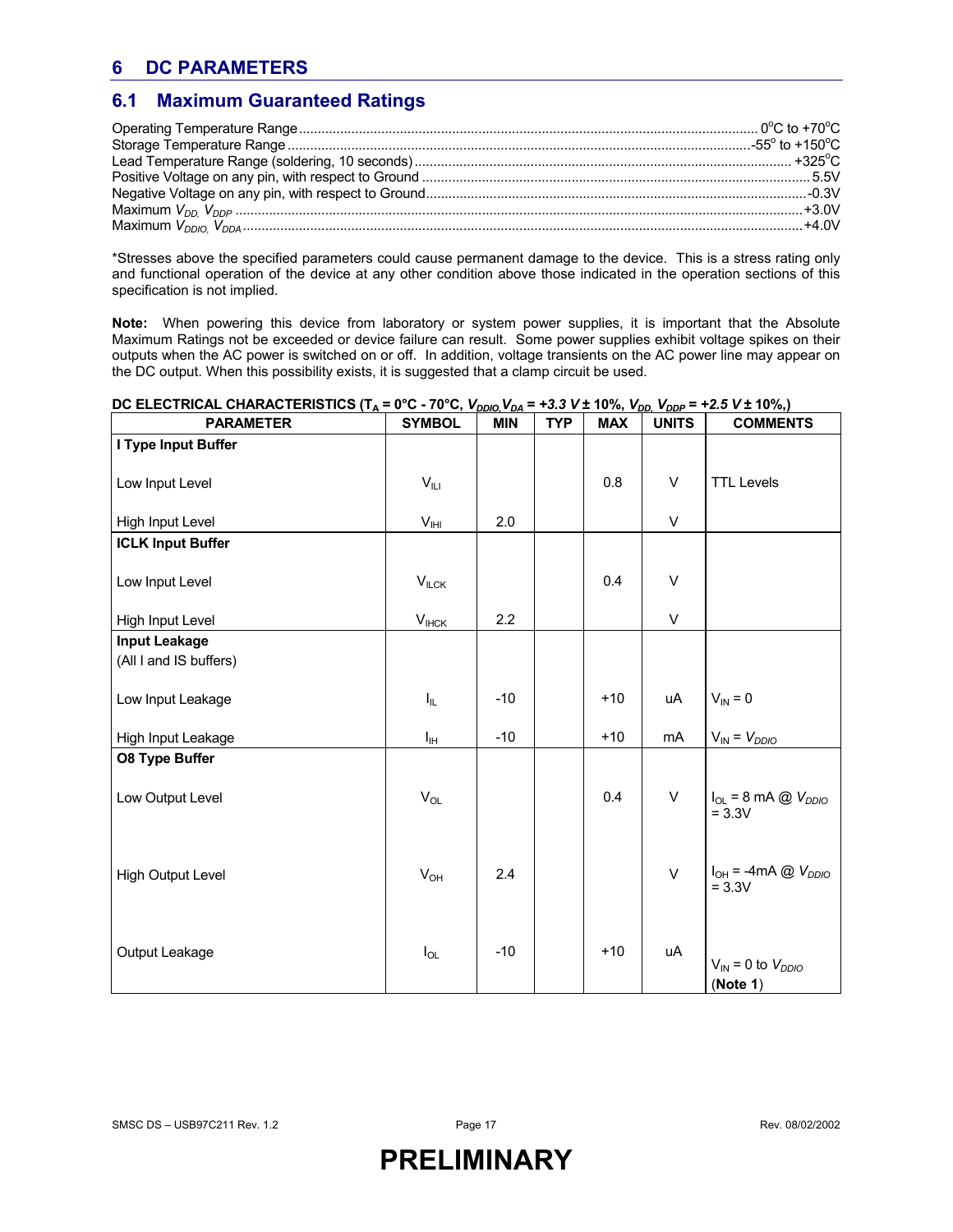| <b>PARAMETER</b>                               | <b>SYMBOL</b>      | <b>MIN</b> | <b>TYP</b>          | <b>MAX</b> | <b>UNITS</b> | <b>COMMENTS</b>                                                |
|------------------------------------------------|--------------------|------------|---------------------|------------|--------------|----------------------------------------------------------------|
| I/O8 Type Buffer                               |                    |            |                     |            |              |                                                                |
| Low Output Level                               | $V_{OL}$           |            |                     | 0.4        | $\mathsf{V}$ | $I_{OL}$ = 8 mA @ $V_{DDIO}$<br>$= 3.3V$                       |
| <b>HIGH OUTPUT LEVEL</b>                       | $V_{OH}$           | 2.4        |                     |            | $\mathsf{V}$ | $I_{OH} = -4 \text{ mA} \text{ @ } V_{DDIO}$<br>$= 3.3V$       |
| Output Leakage                                 | $I_{OL}$           | $-10$      |                     | $+10$      | μA           | $V_{IN} = 0$ to $V_{DDIO}$<br>(Note 1)                         |
| I/O12 Type Buffer                              |                    |            |                     |            |              |                                                                |
| Low Output Level                               | $V_{OL}$           |            |                     | 0.4        | V            | $I_{OL}$ = 12 mA @ $V_{DDIO}$<br>$= 3.3V$                      |
| <b>High Output Level</b>                       | $V_{OH}$           | 2.4        |                     |            | $\mathsf{V}$ | $I_{OH}$ = -6mA $\textcircled{2}$ $V_{DDIO}$<br>$= 3.3V$       |
| Output Leakage                                 | $I_{OL}$           | $-10$      |                     | $+10$      | μA           | $V_{IN} = 0$ to $V_{DDIO}$<br>(Note 1)                         |
| I/O24 Type Buffer                              |                    |            |                     |            |              |                                                                |
| Low Output Level                               | $V_{OL}$           |            |                     | 0.4        | $\sf V$      | $I_{OL}$ = 24 mA @ $V_{DDIO}$<br>$= 3.3V$                      |
| <b>High Output Level</b>                       | $V_{OH}$           | 2.4        |                     |            | $\mathsf{V}$ | $I_{OH} = -12 \text{ mA} \textcircled{2}$<br>$V_{DDIO}$ = 3.3V |
| Output Leakage                                 | $I_{OL}$           | $-10$      |                     | +10        | μA           | $V_{IN}$ = 0 to $V_{DDIO}$<br>(Note 1)                         |
| IO-U                                           |                    |            |                     |            |              |                                                                |
| (Note 2)<br><b>Supply Current Unconfigured</b> | $I_{\text{CCINT}}$ |            | 80<br>60            |            | mA           | $V_{DD}$ , $V_{DDP} = 2.5V$<br>$V_{DDA}$ , $V_{DDIO}$ = 3.3V   |
| <b>Supply Current Active</b>                   | $I_{\rm CC}$       |            | 80<br>60            | 100<br>70  | mA           | $V_{DD}$ , $V_{DDP}$ = 2.5V<br>$V_{DDA}$ , $V_{DDIO}$ = 3.3V   |
| <b>Supply Current Standby</b>                  | $I_{\text{CSBY}}$  |            | 4<br>$\overline{a}$ | 170<br>130 | μA           | $V_{DD}$ , $V_{DDP}$ = 2.5V<br>$V_{DDA}$ , $V_{DDIO}$ = 3.3V   |

**Note 1:** Output leakage is measured with the current pins in high impedance.

**Note 2:** See Appendix A for USB DC electrical characteristics.

**Note 3:** Unconfigured and Operating Supply currents are measured in HS mode.

**Note 4:** Standby currents are measured in optimum board configuration and vary depending on system configuration.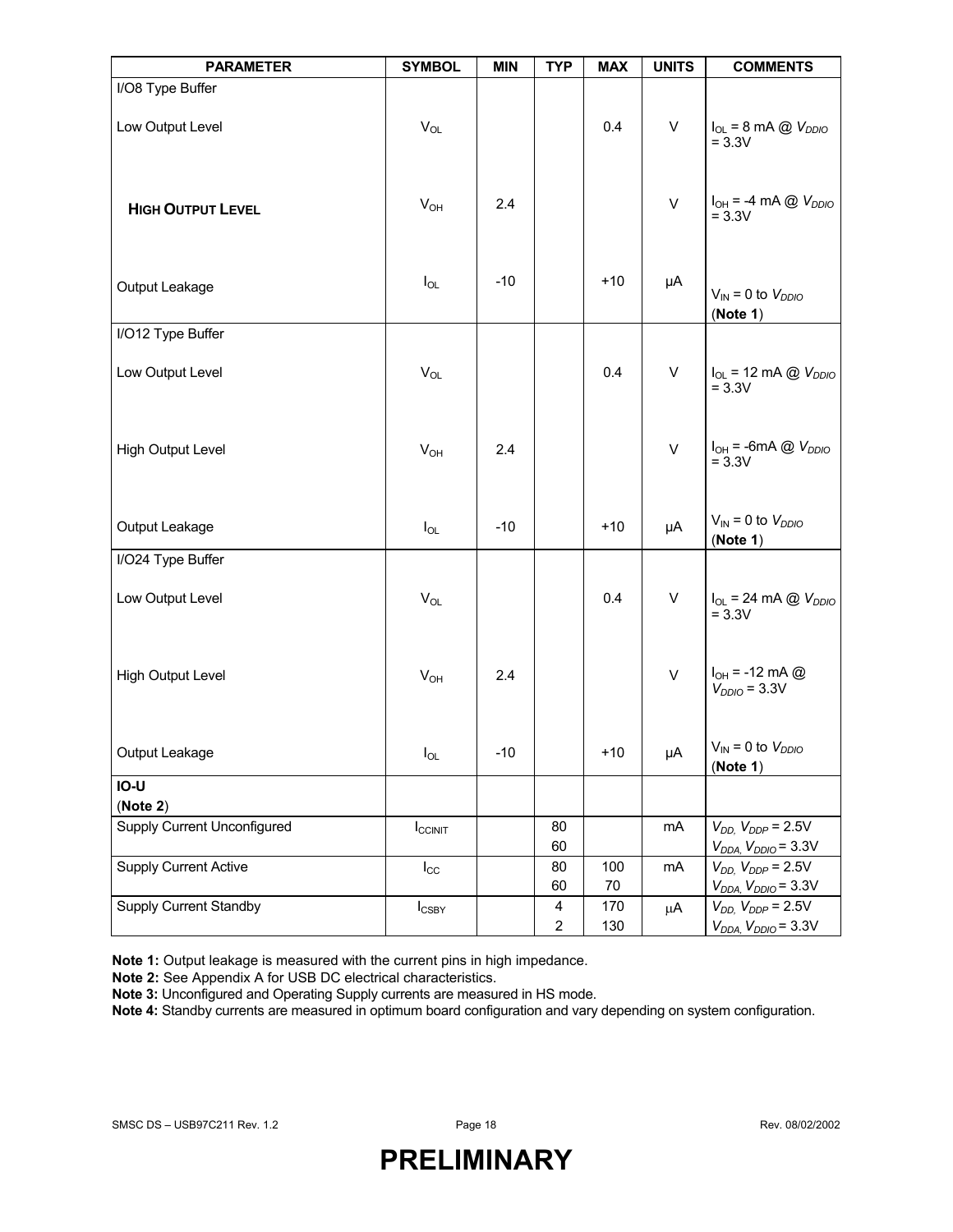### **CAPACITANCE T<sub>A</sub> = 25°C; fc = 1MHz;**  $V_{DD} = 2.5V$

|                                |                  | <b>LIMITS</b> |            |            |             |                           |  |
|--------------------------------|------------------|---------------|------------|------------|-------------|---------------------------|--|
| <b>PARAMETER</b>               | <b>SYMBOL</b>    | <b>MIN</b>    | <b>TVD</b> | <b>MAX</b> | <b>UNIT</b> | <b>TEST CONDITION</b>     |  |
| <b>Clock Input Capacitance</b> | $C_{\sf IN}$     |               |            | 20         | рF          | All pins except USB pins  |  |
| Input Capacitance              | $C_{IN}$         |               |            | 10         | рF          | (and pins under test tied |  |
| <b>Output Capacitance</b>      | $C_{\text{OUT}}$ |               |            | 20         | рF          | to AC ground)             |  |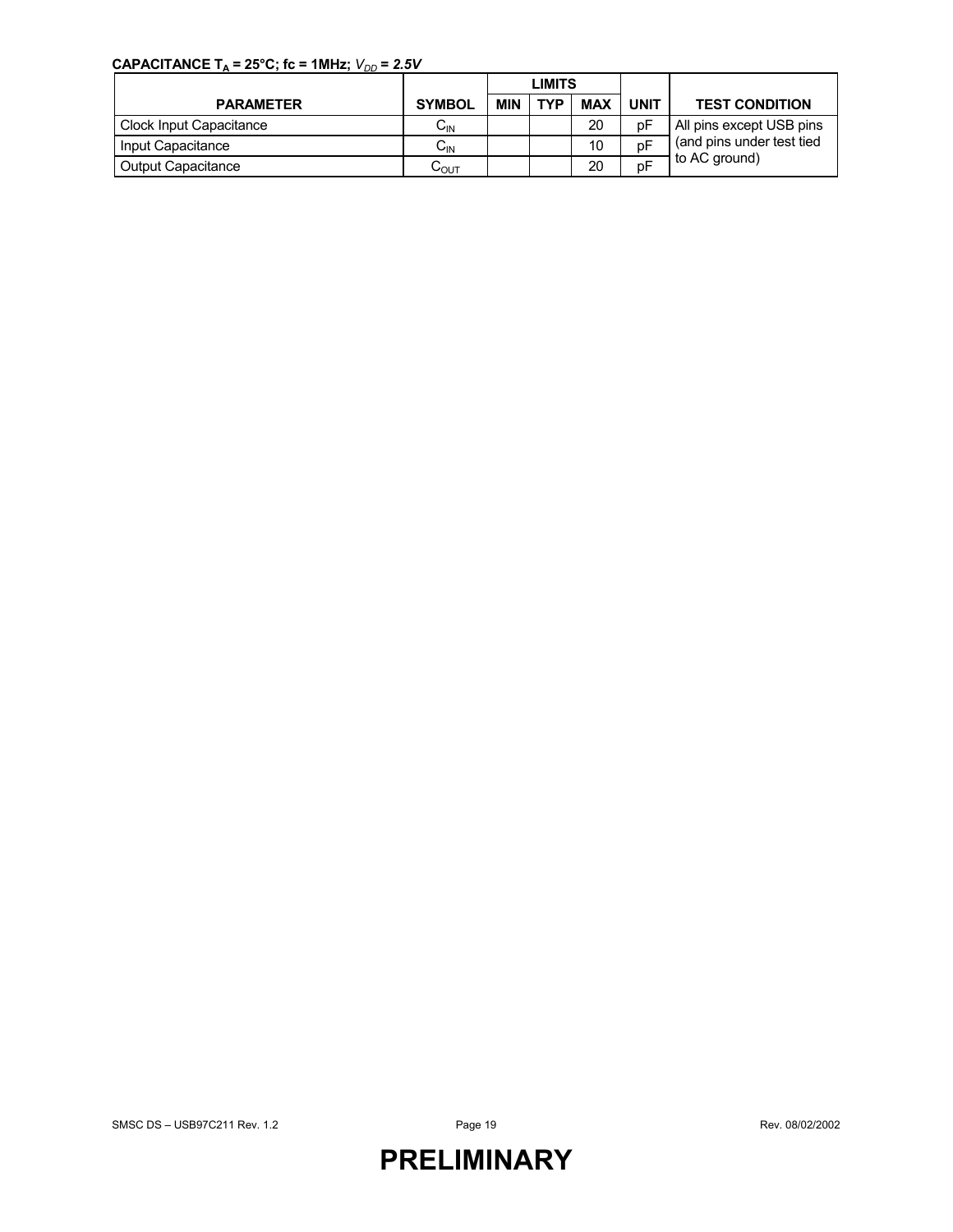### **7 PACKAGE OUTLINES**

### **7.1 128 Pin VTQFP Package Outline, 14X14X1.0 Body, 2 MM Footprint**



|                | <b>MIN</b>            | <b>NOMINAL</b>        | <b>MAX</b>            | <b>REMARKS</b>              |  |  |
|----------------|-----------------------|-----------------------|-----------------------|-----------------------------|--|--|
| A              | $\tilde{\phantom{a}}$ | $\tilde{\phantom{a}}$ | 1.20                  | Overall Package Height      |  |  |
| A <sub>1</sub> | 0.05                  | $\tilde{\phantom{a}}$ | 0.15                  | Standoff                    |  |  |
| A <sub>2</sub> | 0.95                  | $\tilde{\phantom{a}}$ | 1.05                  | <b>Body Thickness</b>       |  |  |
| D              | 15.80                 | $\tilde{\phantom{a}}$ | 16.20                 | X Span                      |  |  |
| D <sub>1</sub> | 13.80                 | $\tilde{\phantom{a}}$ | 14.20                 | X body Size                 |  |  |
| Е              | 15.80                 | $\tilde{\phantom{a}}$ | 16.20                 | Y Span                      |  |  |
| E <sub>1</sub> | 13.80                 | $\tilde{\phantom{a}}$ | 14.20                 | Y body Size                 |  |  |
| н              | 0.09                  | $\tilde{\phantom{a}}$ | 0.20                  | <b>Lead Frame Thickness</b> |  |  |
|                | 0.45                  | 0.60                  | 0.75                  | Lead Foot Length            |  |  |
| L1             | $\tilde{}$            | 1.00                  | $\tilde{}$            | Lead Length                 |  |  |
| е              |                       | 0.40 Basic            |                       | Lead Pitch                  |  |  |
| $\theta$       | $0^{\circ}$           | $\tilde{\phantom{a}}$ | $7^{\circ}$           | Lead Foot Angle             |  |  |
| W              | 0.13                  | 0.18                  | 0.23                  | Lead Width                  |  |  |
| R <sub>1</sub> | 0.08                  | $\tilde{\phantom{a}}$ | $\tilde{\phantom{a}}$ | <b>Lead Shoulder Radius</b> |  |  |
| R <sub>2</sub> | 0.08                  | $\tilde{\phantom{a}}$ | 0.20                  | Lead Foot Radius            |  |  |
| <b>CCC</b>     | $\tilde{\phantom{a}}$ | $\tilde{\phantom{a}}$ | 0.08                  | Coplanarity                 |  |  |

**Notes:**<br>
<sup>1</sup> Controlling Unit: millimeter.<br>
<sup>2</sup> Tolerance on the true position of the leads is ± 0.035 mm maximum.<br>
<sup>3</sup> Package body dimensions D1 and E1 do not include the mold protrusion. Maximum mold protrusion is 0.25 mm. **<sup>4</sup>**

<sup>4</sup> Dimension for foot length L measured at the gauge plane 0.25 mm above the seating plane.<br>**5** Detaile of nin 1 identifier are ontional but must be leasted within the zone indicated.

<sup>5</sup> Details of pin 1 identifier are optional but must be located within the zone indicated.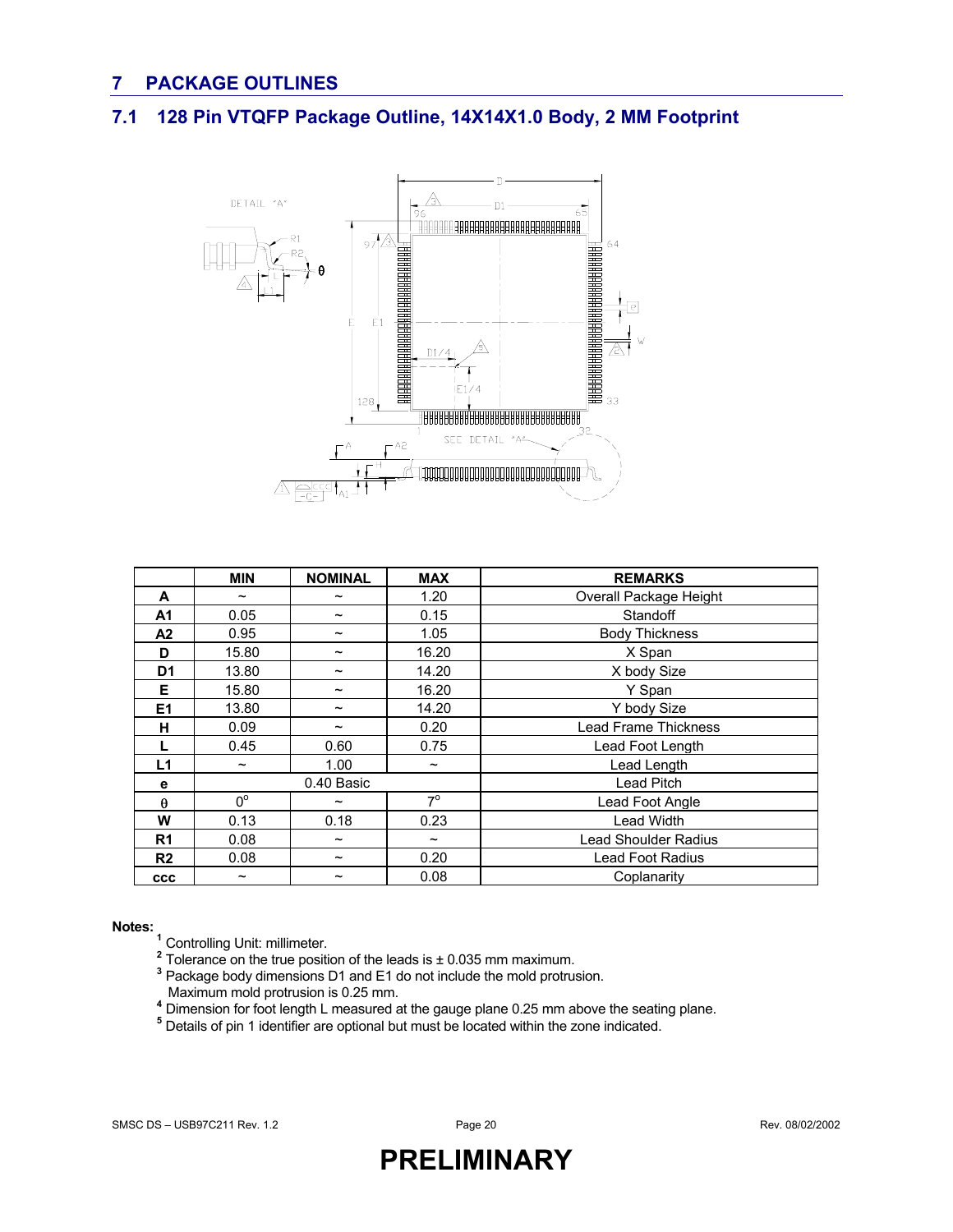#### **7.2 128 Pin QFP Package Outline, 14X20X2.7 Body, 3.9 MM Footprint**



|                | <b>MIN</b>            | <b>NOMINAL</b>        | <b>MAX</b>            | <b>REMARKS</b>              |  |  |
|----------------|-----------------------|-----------------------|-----------------------|-----------------------------|--|--|
| A              | $\tilde{\phantom{a}}$ | $\tilde{\phantom{a}}$ | 3.4                   | Overall Package Height      |  |  |
| A <sub>1</sub> | 0.05                  | $\tilde{\phantom{a}}$ | 0.5                   | Standoff                    |  |  |
| A <sub>2</sub> | 2.55                  | $\tilde{\phantom{a}}$ | 3.05                  | <b>Body Thickness</b>       |  |  |
| D              | 23.70                 | $\tilde{\phantom{a}}$ | 24.10                 | X Span                      |  |  |
| D <sub>1</sub> | 19.90                 | $\tilde{\phantom{a}}$ | 20.10                 | X body Size                 |  |  |
| Е              | 17.70                 | $\tilde{\phantom{a}}$ | 18.10                 | Y Span                      |  |  |
| E <sub>1</sub> | 13.90                 | $\tilde{\phantom{a}}$ | 14.10                 | Y body Size                 |  |  |
| н              | 0.09                  | $\tilde{\phantom{a}}$ | 0.20                  | <b>Lead Frame Thickness</b> |  |  |
|                | 0.73                  | 0.88                  | 1.03                  | Lead Foot Length            |  |  |
| L1             | $\tilde{\phantom{a}}$ | 1.95                  | $\tilde{\phantom{a}}$ | Lead Length                 |  |  |
| е              |                       | 0.50 Basic            |                       | Lead Pitch                  |  |  |
| $\theta$       | $0^{\circ}$           | $\tilde{\phantom{a}}$ | $7^\circ$             | Lead Foot Angle             |  |  |
| W              | 0.10                  | $\tilde{\phantom{a}}$ | 0.30                  | Lead Width                  |  |  |
| R <sub>1</sub> | 0.13                  | $\tilde{\phantom{a}}$ | $\tilde{\phantom{a}}$ | <b>Lead Shoulder Radius</b> |  |  |
| R <sub>2</sub> | 0.13                  | $\tilde{\phantom{a}}$ | 0.30                  | <b>Lead Foot Radius</b>     |  |  |
| <b>CCC</b>     | $\tilde{\phantom{a}}$ | $\tilde{\phantom{a}}$ | 0.08                  | Coplanarity                 |  |  |

**Notes:**<br><sup>1</sup> Controlling Unit: millimeter.<br><sup>2</sup> Telerance on the negition of

<sup>2</sup> Tolerance on the position of the leads is ± 0.04 mm maximum.

Package body dimensions D1 and E1 do not include the mold protrusion.

Maximum mold protrusion is 0.25 mm. **<sup>4</sup>**

<sup>4</sup> Dimension for foot length L measured at the gauge plane 0.25 mm above the seating plane.<br><sup>5</sup> Dataila of nin 1 identifies are antianal but must be leasted within the zane indicated.

Details of pin 1 identifier are optional but must be located within the zone indicated.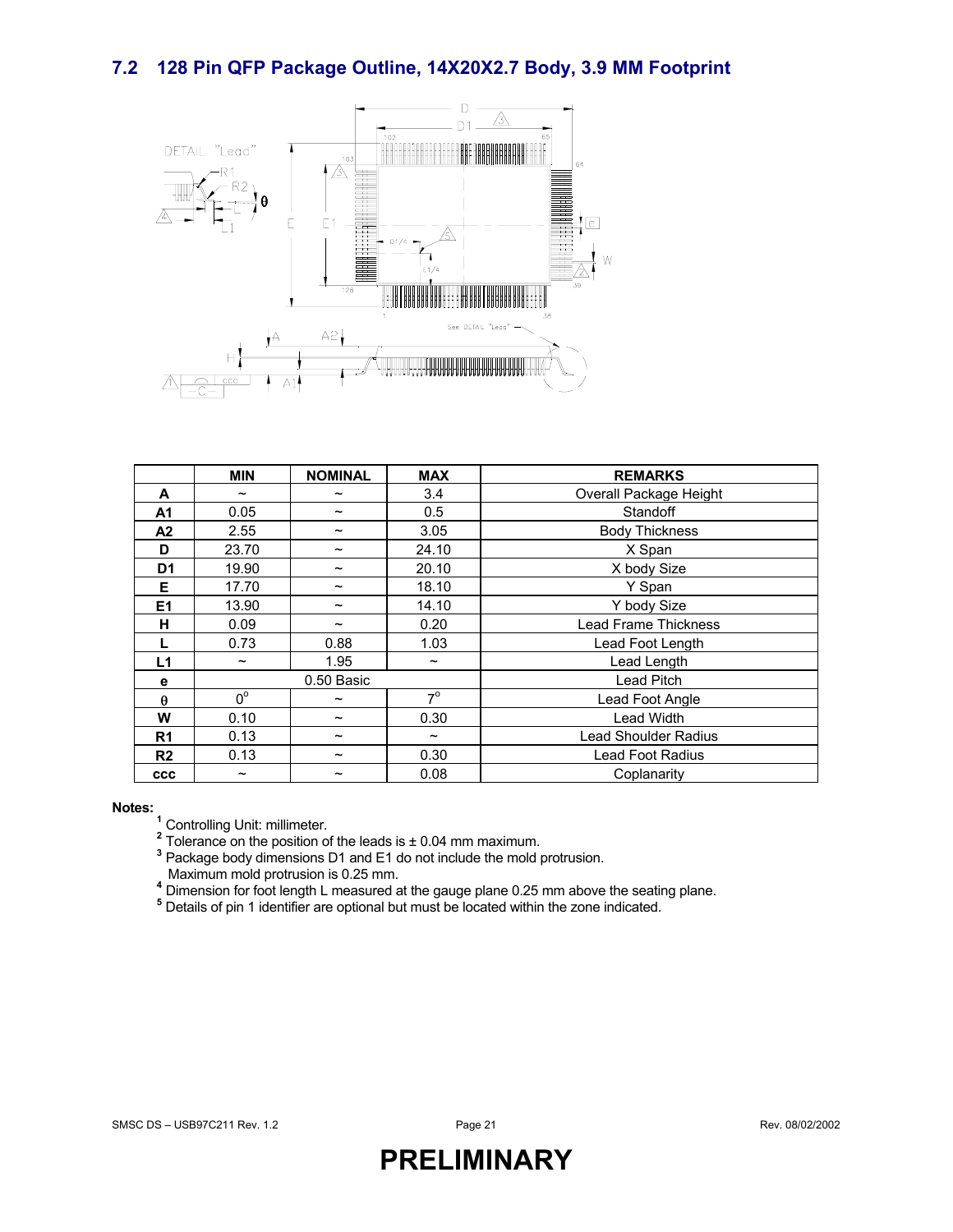### **8 TYPICAL APPLICATION**

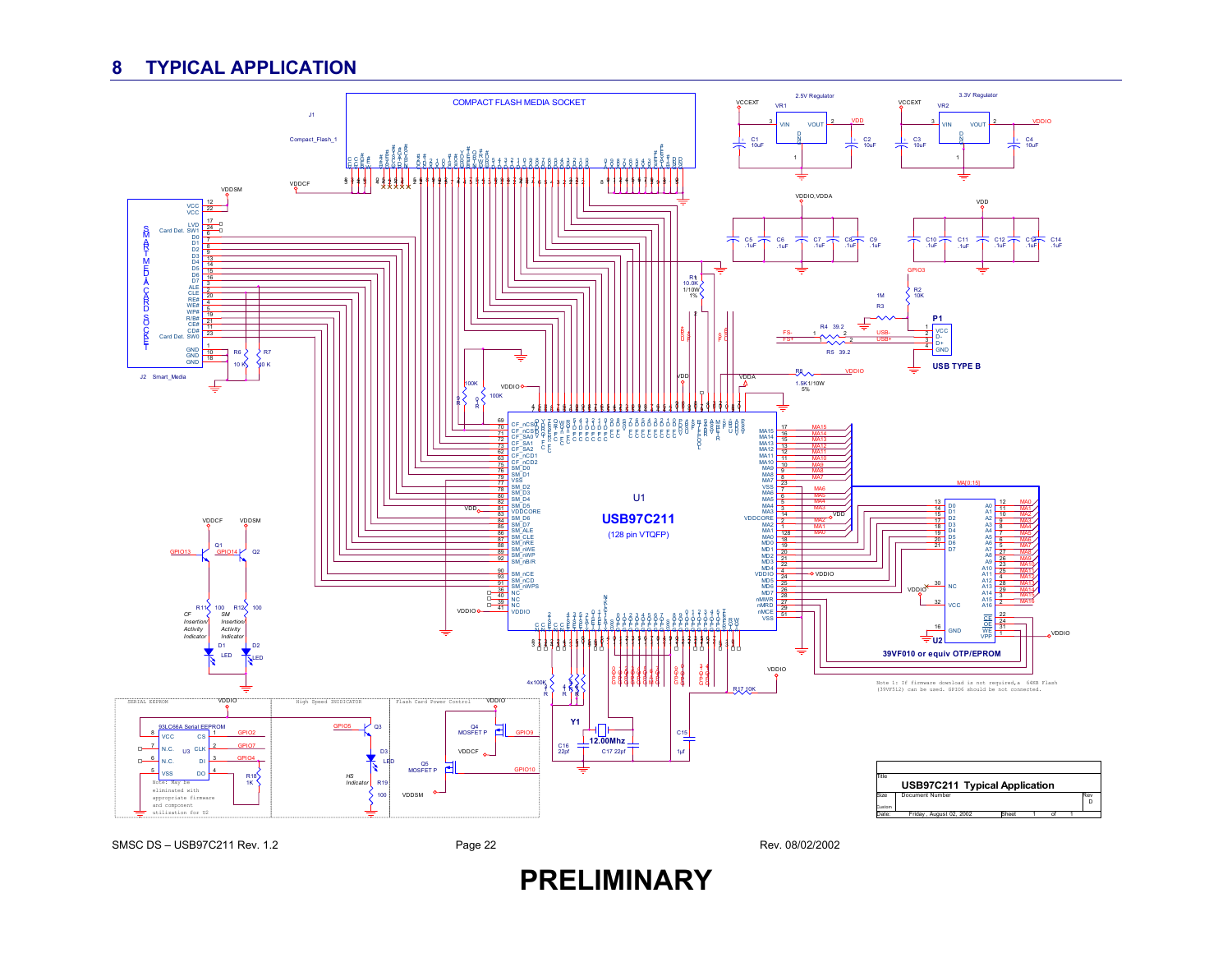### **9 REFERENCES**

- 1. SmartMedia Electrical Specification Version 1.30
- 2. SmartMedia Physical Format Specifications Version 1.30
- 3. SmartMedia Logical Format Specifications Version 1.20
- 4. SMIL (SmartMedia Interface Library) Software Edition Version 1.00, Toshiba Corporation, 01, July, 2000
- 5. SMIL (SmartMedia Interface Library) Hardware Edition Version 1.00, Toshiba Corporation, 01, July, 2000
- 6. CompactFlash Specification Rev 1.4
- 7. CF+ & CF Specification Rev. ATA-5 Draft 0.2
- 8. Universal Serial Bus Specification Rev 2.0